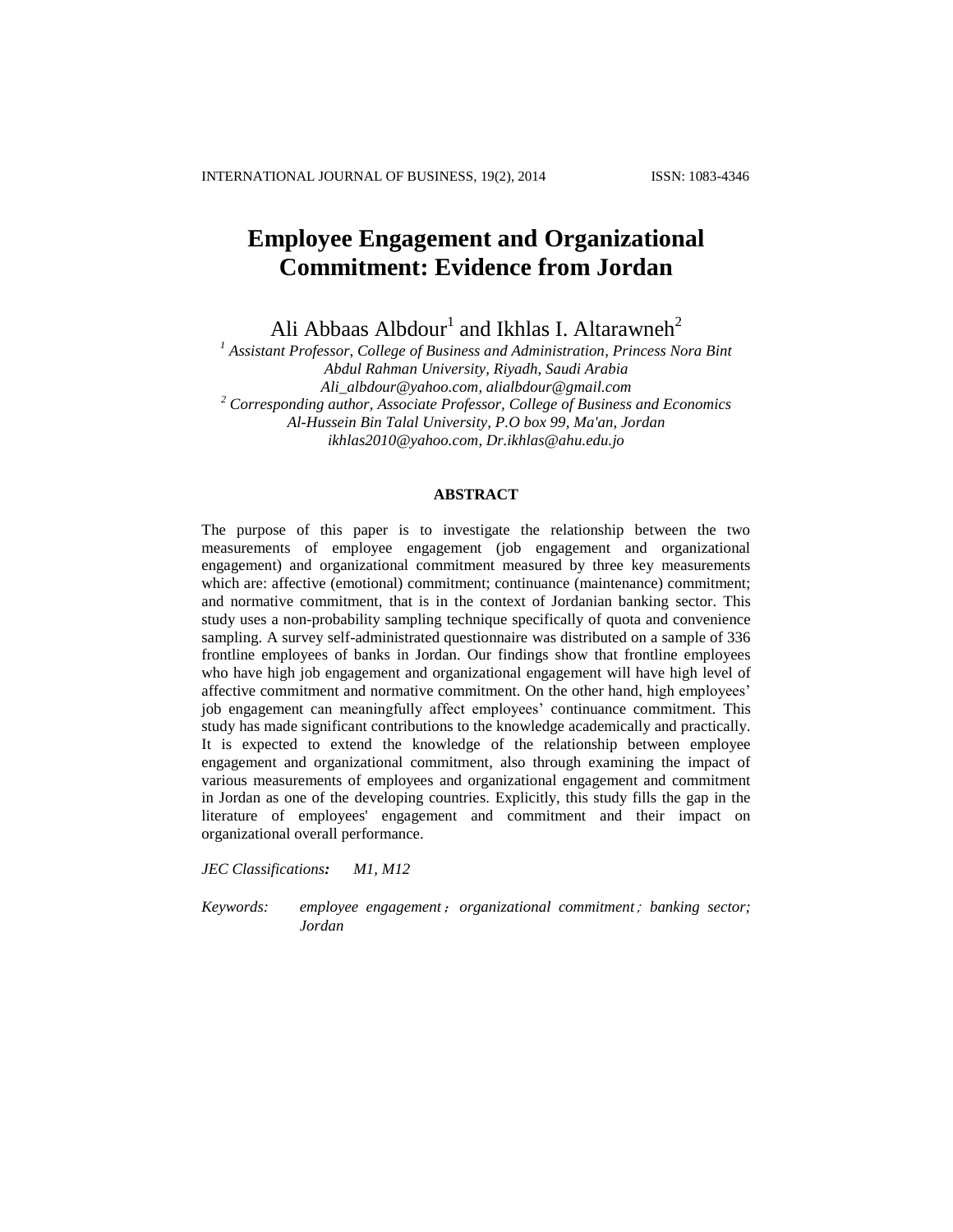## **I. INTRODUCTION**

Employee engagement and employee-organizational commitments are critical organizational requirements as organizations face globalization and recovering from the global recession. Engagements at work, employee and organizational commitment have been areas of interest among many researchers and they have received huge recognitions among scholars and studies. Many researchers in their studies support the relationship between organizational performance and employees' engagement, for example, Simpson (2009) and Andrew and Sofian (2012).

However, according to Saks (2006) most of what has been found about employee engagement was found in practitioner journals; it has its basis in practice rather than theoretical and empirical research. Consequently, there is real need for more studies on employee engagement literature (Saks 2006). In additional, several studies in western developed economies show that there is a affirmative relationship between employee engagement and affective emotional commitment (Richardsen et al., 2006; Llorens et al., 2006; Hakanen et al., 2006; Saks, 2006; Demerouti et al., 2001; Maslach et al., 2001; Brown and Leigh, 1996), but none has looked at engagement's impact on the two other measurements of commitment: continuance and normative. Moreover, to date researchers have not yet studied the relationship between employee engagement and organizational commitment in the banking sector in Jordan. Furthermore, very few commitment studies were conducted in Jordan. Supporting this argument, Suliman and Iles (2000) argue that research in commitment in Arab literature has been somewhat ignored.

Hence, this study is critical for the following reasons. First, this study contributes to the literature by examining the relationship between two measurements of employee engagement and three measurements of organizational commitment. Second, this study is considered one of the very few researches that examined employee engagement using two dimensions namely job engagement and organisational engagement. Previous research has focused primarily on work commitment such as Richardsen et al. (2006), Llorens et al. (2006), Hakanen et al. (2006), and Demerouti et al. (2001). Moreover, only one study was found that studied the two measurements of employee engagement: job engagement and organizational engagement according to Sake (2006).

Therefore, this study expands the awareness of the impact of employee engagement on organizational commitment among frontline employees. It also concentrates on one of the issues that are characterized as required to be researched particularly in the emerging economies. Therefore, this study is expected to contribute to the current literature, and especially in the Jordanian context, where there is a desperate need for such a research to be conducted (Albdour and Atarawneh, 2012). The paper is structured as follows. First the literature on the relationship between employee engagement and organizational commitment were reviewed and presented. Second, a discussion of the research methodology procedures and issues is provided. Third, the quantitative results of the survey's questionnaire are followed. Finally, the discussions of the findings in addition to the study conclusions, recommendations and limitations are presented.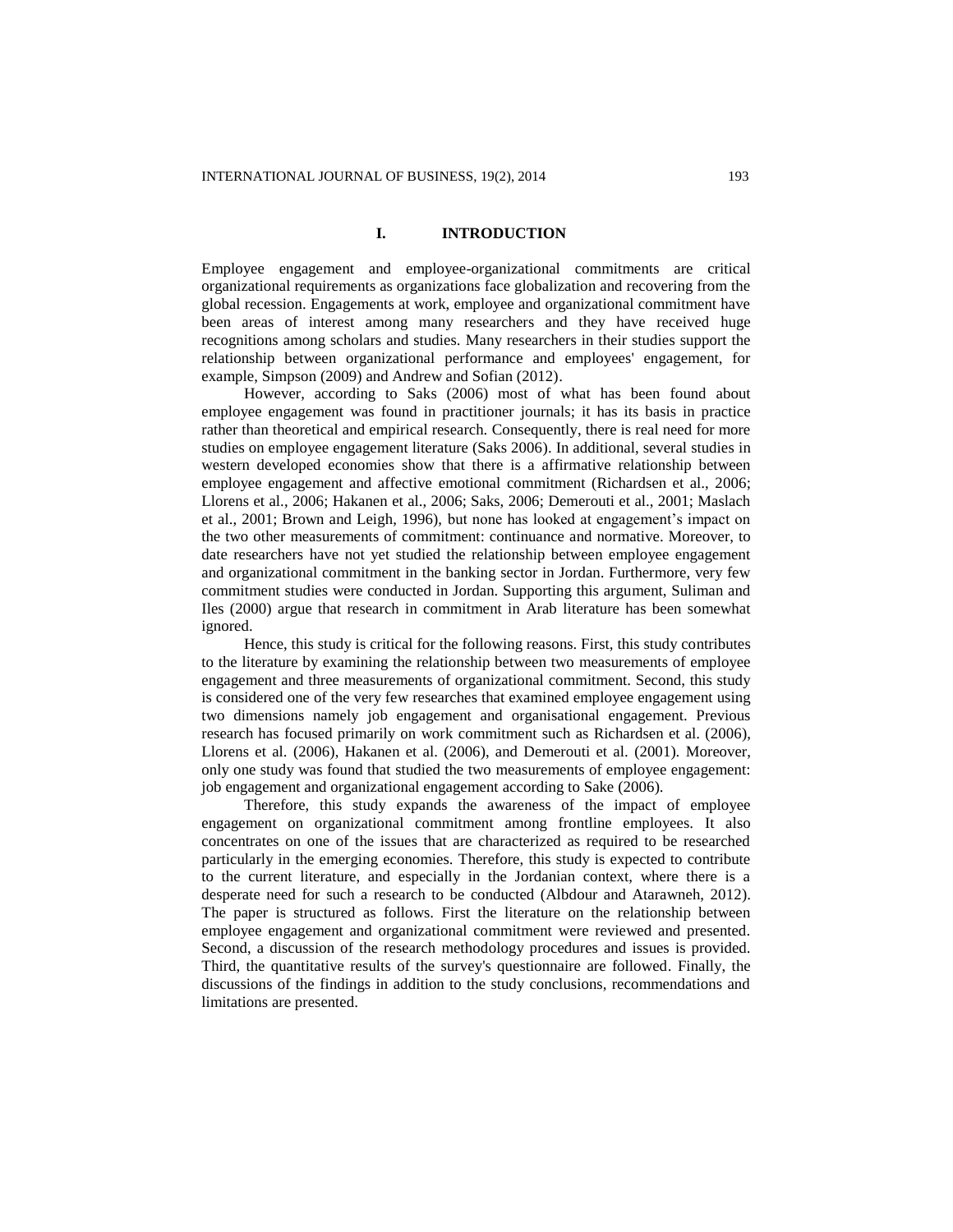## **II. LITERATURE REVIEW AND THE STUDY HYPOTHESES**

### **A. Employee Engagement and Organizational Commitment**

Employee engagement has gained much popularity and the knowledge is required by many stakeholders related to the employees and organizations. More recently, employee engagement has generated significant interest among HR professionals as several researchers claim engagement has a positive relationship with customer satisfaction, productivity, profit, employees' retention (Coffman and Gonzalez-Molina, 2002; Buckingham and Coffman, 1999) and organisational success and profit (Richman, 2006; Baumruk, 2004). Harter et al. (2002) argue that employee engagement is important for 'meaningful business results and performance in many organizations'. Saks (2006) conceptualizes employee engagement based on Maslach et al. (2001) model. Saks (2006) defines employee engagement as the extent to which an individual is attentive and absorbed in the performance of his/her roles (pp: 600-619). He discerned between two types of employee engagement: job engagement and organizational engagement. Job engagement refers to the extent to which an individual is actually fascinated in the performance of his/her own individual job role (pp: 600- 619). Meanwhile, organizational engagement reflects "the extent to which an individual is psychologically present as a member of an organization" (pp: 600-619).

In additional, over the past two decades, the concept of organisational commitment has generated great attention. Mathieu and Zajac (1990) attested that the organizational commitment concept receives a great deal of empirical studies where both contain an outcome and antecedent. The surge in interest and attention on organizational commitment literature was pursuant to the idea that this concept is a significant part of an employee's psychological conditions because employees, who experience high organizational commitment, are theorized to display much positive workplace behavior, such as high job performance, and citizenship activities, which will definitely benefit the organization. Organizational commitment is defined as "the relative strength of an individual's identification with and involvement in a particular organization and can be characterized by a strong belief in and acceptance of the organization's goals and values, willingness to exert considerable effort on behalf of the organization and a strong desire to maintain membership of the organization" (Mowday, Porter, and steer, 1982, p, 27).

In this study, organization commitment includes three kinds: affective commitment, continuance commitment and normative commitment. Meyer and Allen, (1991, p.67) define these three sorts of commitment as following: the affective commitment refers to "the employee's emotional attachment to, identification with, and involvement in the organization". Continuance commitment: "the awareness of the costs associated with leaving the organization". Finally, normative commitment represents a perceived obligation to remain in the organization (Meyer et al., 2002). It refers to commitment based on a sense of obligation to the organization and employees with a strong normative commitment remain because they feel they ought to do so.

Regarding to the impacts of employee engagement on organizational commitment, Schaufeli and Salanova (2007) studied work engagement and found that when engagement level increases the level of organizational commitment increases as well and, moreover, enhances job satisfaction, higher performance and reveals a greater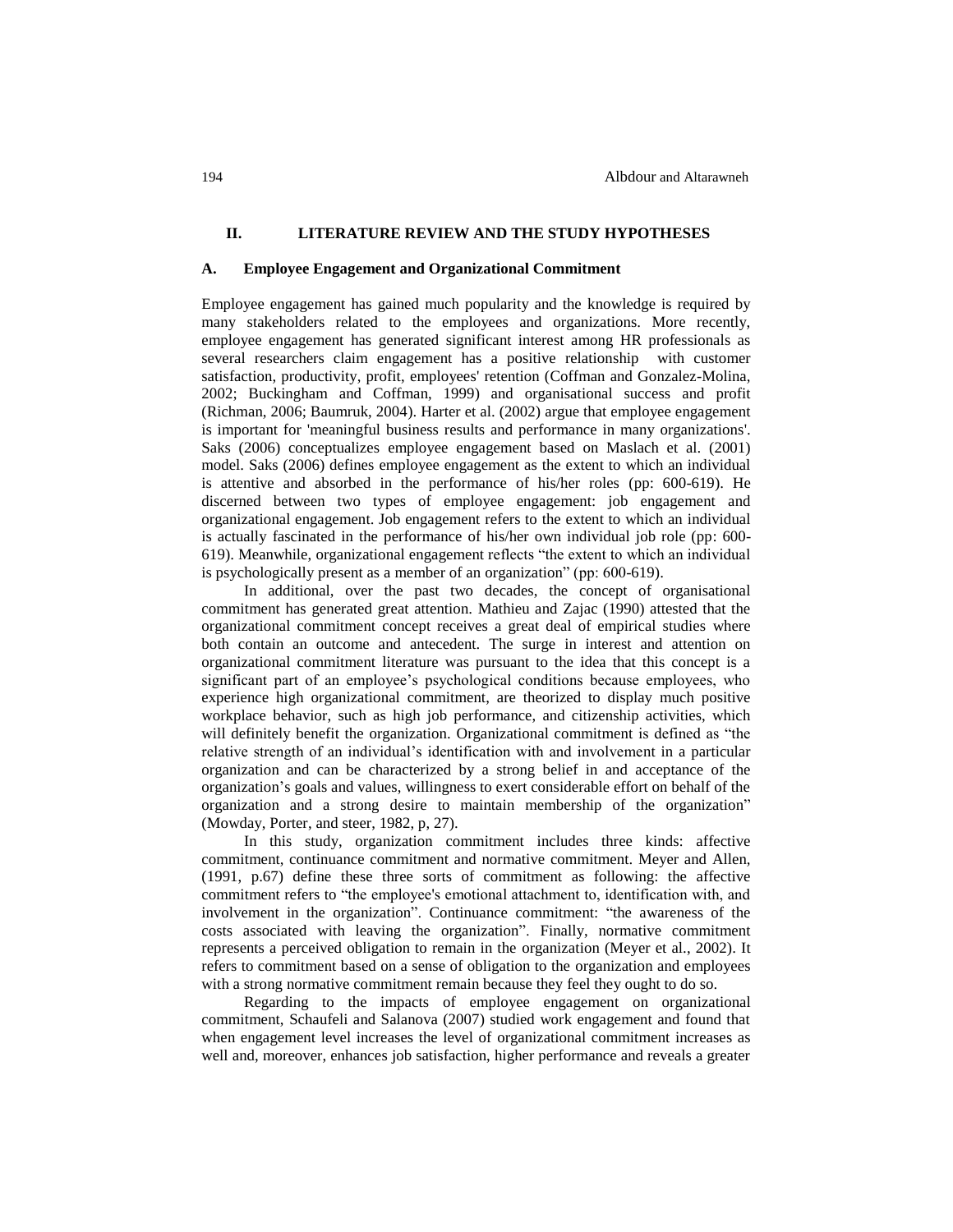demonstration of personal ideas, higher attendance and lower turnover rates, improved health and security, proactive behavior and learning motivation. Likewise, Saks (2006) conducted an important study among 102 employees working in a variety of jobs and organizations in Canada to test a model of the antecedents and consequences of a job engagement and organizational engagement based. The study found that employee engagement represents a mediating role in the relationship between the precursor (job characteristics, perceived organization support, perceived supervisor support, rewards and recognition, procedural justice, and distributive justice) and consequences of engagement (job satisfaction, organizational commitment, intention to quit, and organizational citizenship and behavior). Moreover, Brown and Leigh (1996) concluded that an environment perceived as psychologically safe and meaningful by employees usually leads to increase job involvement and commitment of time and energy into the work of the organization. In addition, they found that psychological climate has been linked to the cognitive and affective states of job satisfaction, commitment, and motivation. Hakanen et al. (2008) set out to test the motivational and health impairment processes as proposed in the Job Demands-Resources (JDR) model, and to examine the extent home resources and home demands may influence both processes over a certain period. The study found that job resources impact on future work engagement ultimately leads to organizational commitment, as compared to job demands which foretell burnout within a certain period that eventually lead to predicted prediction of future depression.

Additional evidences also were found in the literature concerning the influences of employee engagement and organizational commitment, since engagement conceptualized as the opposite of (Maslach et al., 2001; Gonzalez-Roma et al., 2006). For example, Maslach et al. (2001) seek to provide a serious analysis of the past 25 years of literature on job burnout. The analysis revealed six areas of work-life that may either lead to engagement: workload, control, rewards and recognition, community and social support, perceived fairness, and values. They found that a sustainable workload, feelings of choice and control, appropriate recognition and reward, a supportive work community, fairness and justice, and meaningful and valued work can contribute positively to work engagement. Furthermore, they concluded that engagement is mediating the six work-life factors and various work outcomes such as performance commitment, satisfaction, and job tenure.

Similarly, Hakanen et al. (2006) investigated the ability of being exhausted to mediate the relationship between job stress and sick health, and also to examine the mediating role of engagement on the relationship between job resources and organizational commitment. They found that burnout mediated the effect of high job demands on ill health while work engagement mediated the effects of job resources on organizational commitment. Correspondingly, Llorens et al. (2006) examined the mediating role of burnout and engagement on the relationship between job resource and job demands and organizational commitment among two convenience samples of Spanish and Dutch employees. The result showed that burnout is fully mediating the relationship between job demands and commitment in the Dutch sample and plays a partial mediating role in the Spanish sample. Moreover, instead of a full mediator, engagement is a partial mediator in the relationship between job resources and organizational commitment.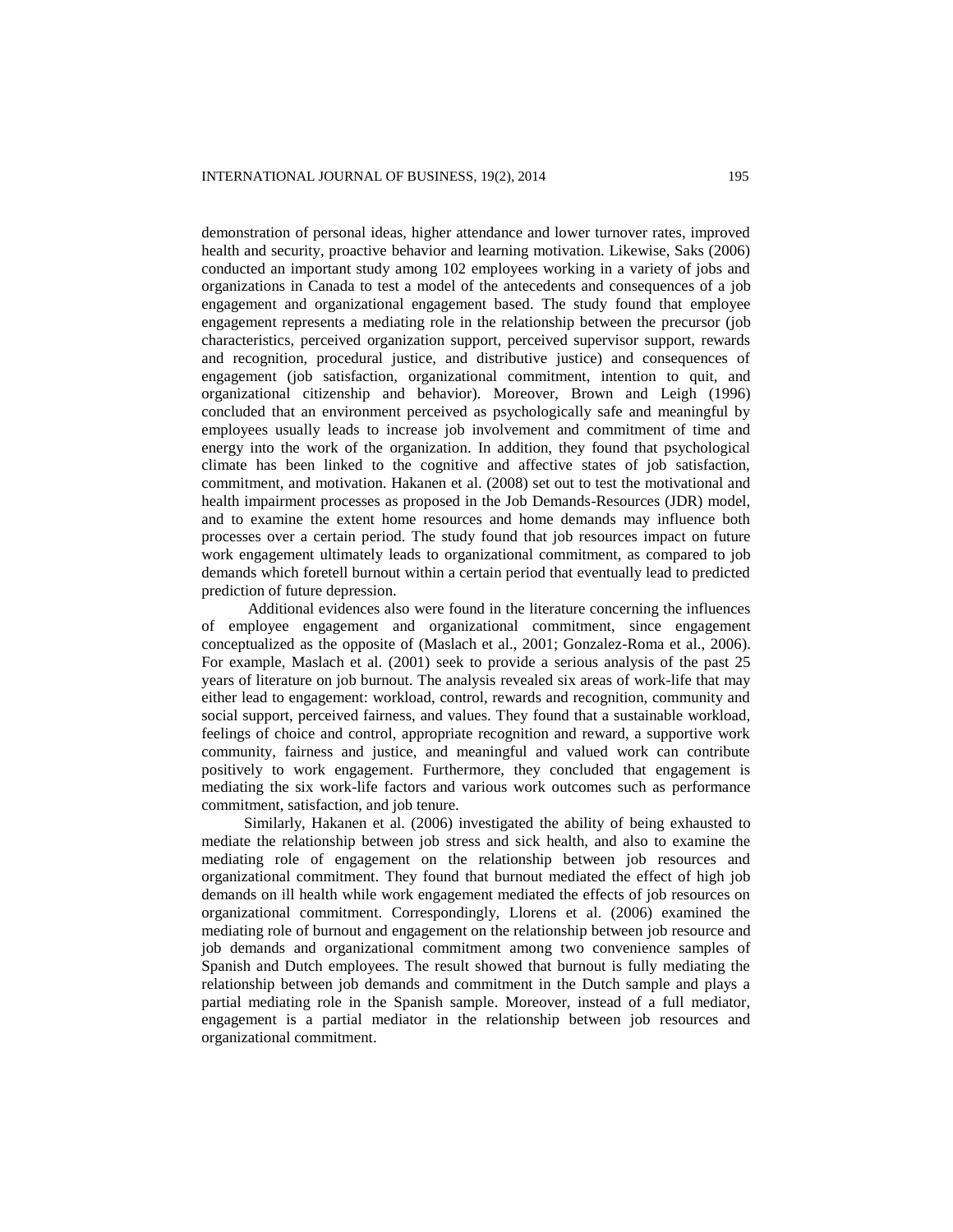## **B. Hypotheses Development − Employee Engagement and Organizational Commitment**

Several studies indicated that there is a positive relationship between employee engagement and affective commitment (e.g., Richardsen et al., 2006; Llorens et al., 2006; Hakanen et al., 2006; Saks, 2006; Demerouti et al., 2001; Maslach et al., 2001; Brown and Leigh, 1996), but none has looked at engagement's impact on the other two components of organizational commitment (continuance commitment and normative commitment). Saks (2006, pp: 600-619) described employee engagement as "the degree which an individual is attentive and absorbed in the performance of their roles." Saks (2006) categorizes employee engagement into job engagement and organizational engagement. Although there are two categories of engagement, with one relating to the job and the other relating to the organization, all questionnaires in these two categories solicit the degree of immersion of an employee into his job and organization arising from the employee's personal devotion towards the job and organization. The questionnaires would presume this devotion as not coming from threats or risks such as "no outside jobs are readily available" nor "losing their investments in the bank." On the other hand, Meyer and Allen (1991) define continuance commitment as the consciousness of the costs linked to leaving the organization." Therefore, it can be argued that a higher level of immersion (or devotion) of employee engagement would be related to lower levels of awareness of the costs related to leaving the organization (continuance commitment).Taking this to the extreme, it would mean a higher level of devotion would create a much diminished level of awareness of costs related to leaving the organization. As such, it is logic to hypothesize a negative relationship between employee engagement and continuance commitment. In contrast, the employee who has a positive and pleasing work-related status of mind is likely to report positive attitudes towards working in the organization, and demonstrate greater affective commitment and normative commitment. Hence, it is expected that employee engagement will positively affect affective commitment and normative commitment and negatively affect continuance commitment. Therefore, this study hypothesizes that:

There is a significant relationship between employee engagement and organizational commitment.

H1: Job engagement will be positively related to affective commitment.

H2: Job engagement will be negatively related to continuance commitment.

H3: Job engagement will be positively related to normative commitment.

H4: Organizational engagement will be positively related to affective commitment.

H5: Organizational engagement will be negatively related to continuance commitment.

H6: Organizational engagement will be positively related to normative commitment.

## **C. Method − Population and Sample**

The population of this study consists of all frontline employees within the banking sector in Jordan; the total number of banks operating in Jordan is 23 banks in the end of 2009 as shown in the Table 1. According to the information obtained from the human resources managements of these banks, the total number of frontline employees was 2393. The justifications for targeting the frontline employees in this study are: first, in the service industry, production and consumption of the service are taking place at the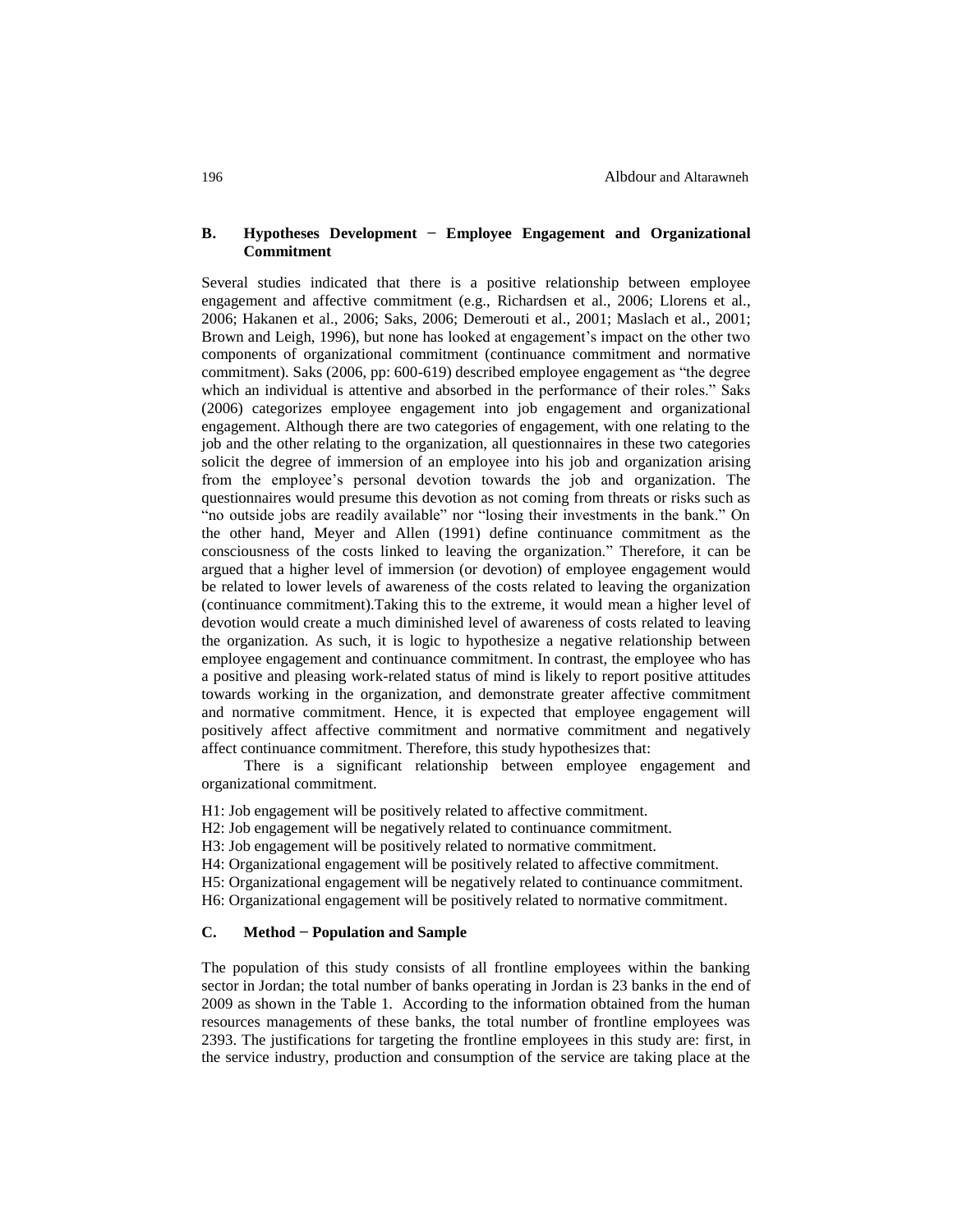same time. Therefore, frontline employees play a critical role to improve customers' loyalty and profitability (Rust et al., 1996). Second, frontline employees practice higher levels of emotional tiredness than do other employees in other service organizations (Boles et al., 1997).

This study utilizes a non-probability sampling method namely quota and convenience sampling. The justification behind using the quota and convenience sampling method is due to the confidentiality policies in the banking sector. This confidentiality prevented the researcher from acquiring the data of the employees' names, addresses and contact numbers. The questionnaires were personally administered and collected from 336 frontline employees in the banking sector in Jordan. According to Sekaran (2003, p. 295), if the population of the current study is more than 2000, the ratio of the sample size should be around 322 respondents. Thus, the sample size for the current study was 336 employees' participants (Sekaran, 2003, p. 295). Roscoe (1975) stated that for most studies, a sample size between 30 and 500 would be sufficient.

| Number                  | Bank's Name                        | Number of | Frontline |  |  |
|-------------------------|------------------------------------|-----------|-----------|--|--|
|                         |                                    | Employees | employee  |  |  |
|                         | Jordanian conventional banks       |           |           |  |  |
| 1                       | Arab Bank                          | 2892      | 330       |  |  |
| $\overline{2}$          | Jordan Kuwait Bank                 | 750       | 156       |  |  |
| 3                       | Bank of Jordan                     | 1294      | 188       |  |  |
| $\overline{4}$          | Jordan Ahli Bank                   | 1250      | 184       |  |  |
| 5                       | Cairo Amman Bank                   | 1389      | 204       |  |  |
| 6                       | The Housing Bank for Trade and     | 1802      | 384       |  |  |
|                         | Finance                            |           |           |  |  |
| 7                       | Arab Jordan Investment Bank        | 375       | 36        |  |  |
| 8                       | Jordan Commercial Bank             | 465       | 100       |  |  |
| 9                       | Jordan Investment and Finance Bank | 247       | 32        |  |  |
| 10                      | Arab Bank Corporate (ABC) Bank     | 398       | 56        |  |  |
| 11                      | <b>Union Bank Corp</b>             | 404       | 76        |  |  |
| 12                      | Societe General Bank - Jordan      | 226       | 72        |  |  |
| 13                      | Capital Bank                       | 281       | 30        |  |  |
| Jordanian Islamic banks |                                    |           |           |  |  |
| 1                       | Jordan Islamic Bank                | 1611      | 224       |  |  |
| $\overline{c}$          | Islamic Arab Bank                  | 333       | 66        |  |  |
| Foreign banks           |                                    |           |           |  |  |
| 1                       | <b>HSBC Bank Middle East</b>       | 393       | 20        |  |  |
| $\overline{2}$          | National Bank of Kuwait            | 60        | 11        |  |  |
| 3                       | Bank Audi                          | 146       | 54        |  |  |
| 4                       | <b>Standard Chartered</b>          | 265       | 63        |  |  |
| 5                       | Citi Bank                          | 68        | 18        |  |  |
| 6                       | Rafidain Bank                      | 31        | 9         |  |  |
| 7                       | Egyptian Arab Land Bank            | 260       | 51        |  |  |
| 8                       | <b>BLOM Bank</b>                   | 125       | 29        |  |  |
| Total                   |                                    | 15065     | 2393      |  |  |

**Table 1** The distribution of frontline employees within banking sector in Jordan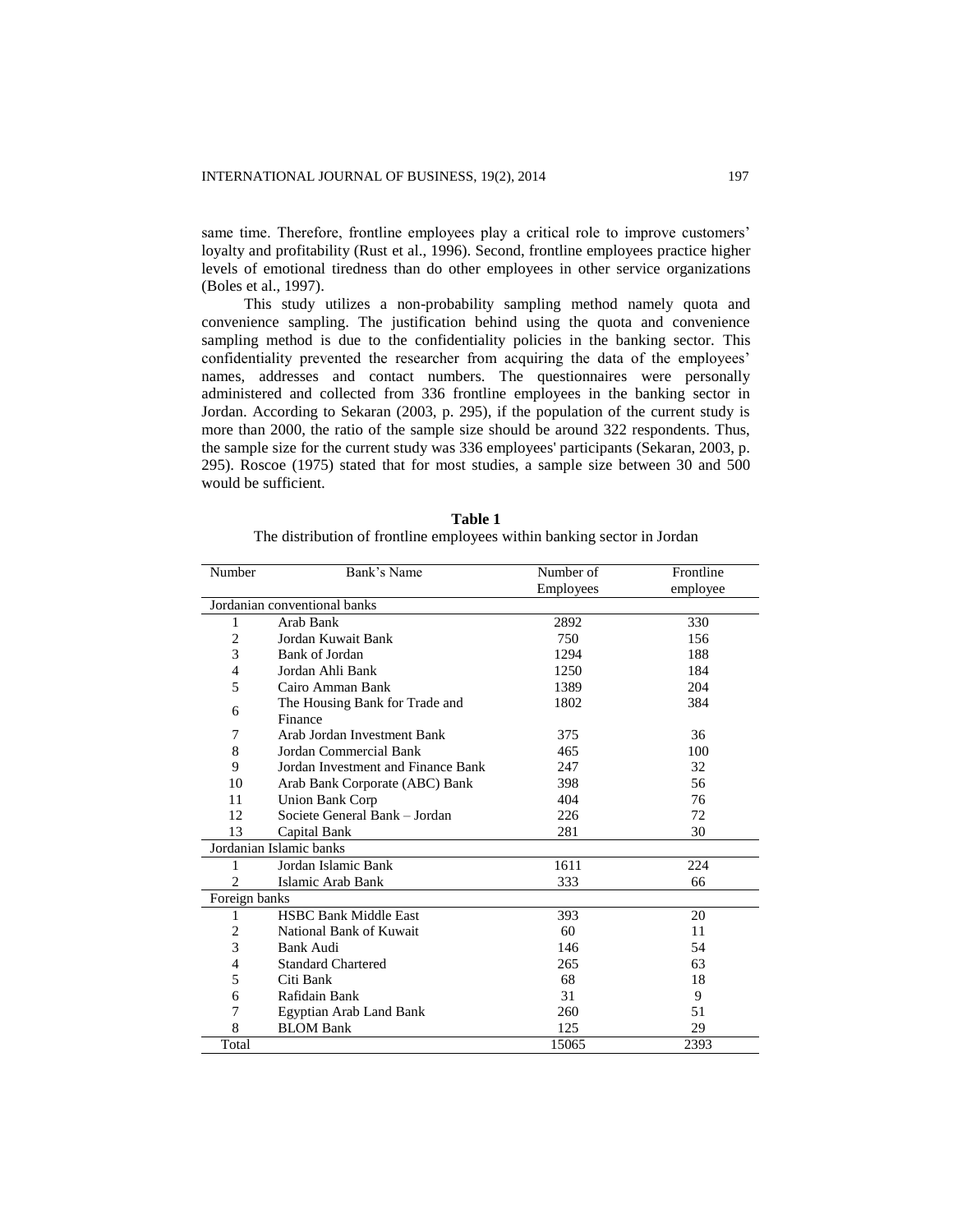## **D. Measures − Organizational Commitment**

Allen and Meyer's (1990) instrument was used with their permission to measure the three dimensions of organizational commitment: namely, affective commitment, continuance commitment, and normative commitment. The three-component commitment scale was viewed as the prevailing conceptualization of organizational commitment (Bergman, 2006). The affective commitment scale consists of eight items. Each subject was asked to indicate the extent to which he/she agree with statements, such as 'I would be very happy to spend the rest of my career with this organization' and 'I enjoy discussing my organization with people outside of it'. The continuance commitment scale consists of eight items. Each subject was asked to indicate the extent to which he/she agree with statements such as 'It would not be too costly for me to leave my organization now' and 'I feel that I have too few options to consider leaving this organization'. The normative commitment scale consists of eight items. Each subject was asked to indicate the extent to which he/she agree with statements such as 'One of the major reasons I continue to work for this organizations that I believe that loyalty is important and therefore, feel a sense of moral obligation to remain'.

## **E. Employee Engagement**

The two dimensions of employee engagement (job engagement and organizational engagement) were measured using Saks' (2006) instrument with his permission. The job engagement scale consists of five items, each subject was requested to indicate the extent to which he/she agreed with statements, such as 'I really "throw" myself into my job' and 'sometimes I am so into my job that I lose track of time'. The organizational engagement scale consists of six items. Each subject were requested to indicate the extent to which he/she agreed with statements such as 'Being a member of this organization is very captivating' and 'Being a member of this organization makes me come "alive."

## **III. REULTS**

## **A. Response Rate**

Table 2 below displays the response to the survey for this study. There were 336 sets of questionnaires distributed to the frontline employees within the banking sector in Jordan, of which 300 were returned for a response rate of 89.6 percent. However, only 294 questionnaires or 87.5 percent were properly completed and eventually collated for the study. Sekaran (2000) agrees with Roscoe (1975) that for most studies, a sample size between 30 and 500 would be sufficient.

#### **B. Respondent's and Bank's Profile**

Tables 3 and 4 show the profile of the sample banks and the respondents. The respondents comprised of 294 frontline employees within Jordan's banking sector. Of these, 74.5% worked in conventional banks, 18.7% in Jordanian Islamic banks and 6.8% in foreign banks. Males within the banking sector in Jordan constitute 68.0% and females constitute 32.0% of the total employees. In addition, 19.0% were aged less than 25 years, 36.1% between 25–30 years, 30.3% between 31–40 years, 13.3% between 41–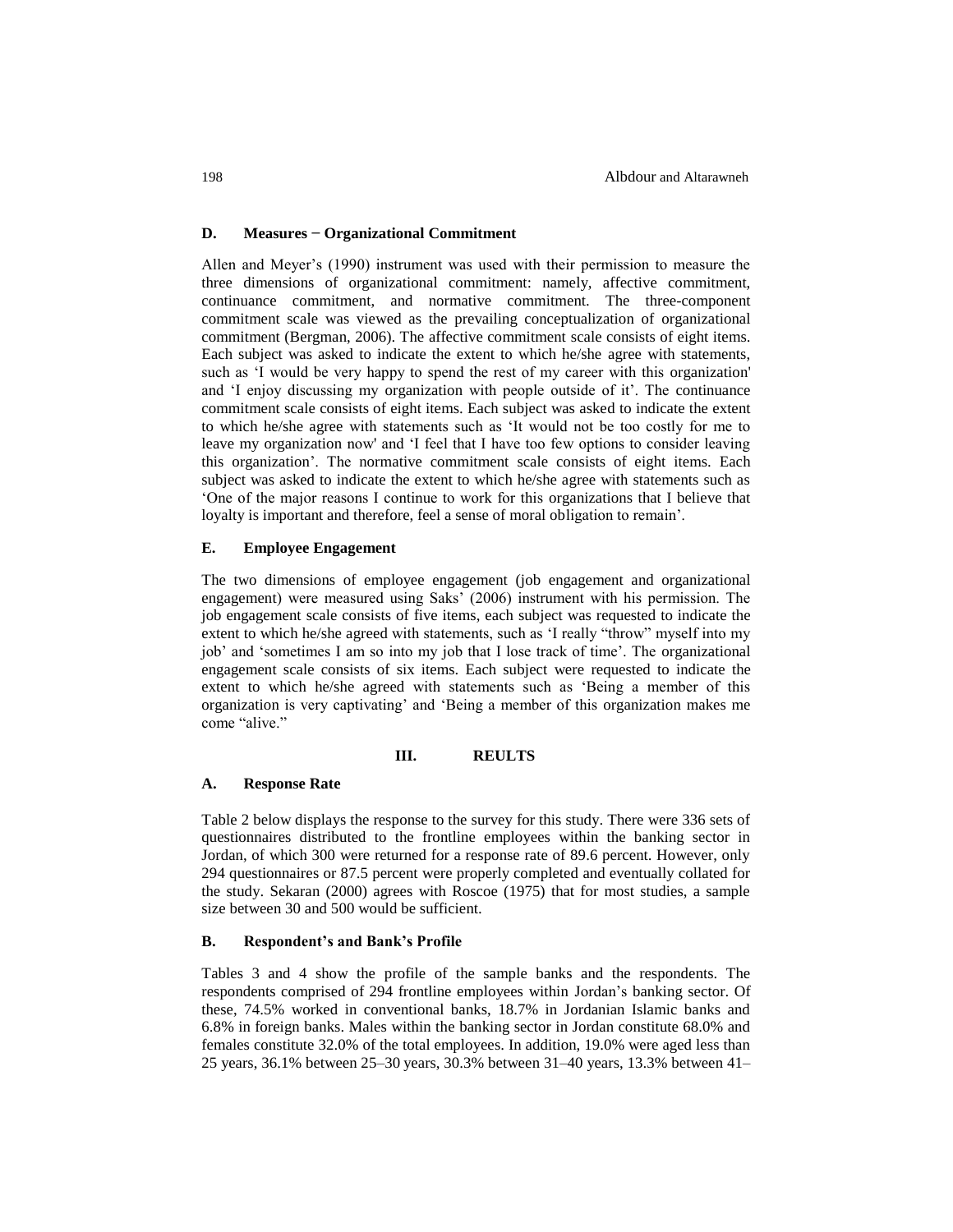## **Table 2**

Distributions of questionnaires

| Items                      | Number |
|----------------------------|--------|
| Questionnaires distributed | 336    |
| Total response             | 300    |
| Unusable response          | 6      |
| Usable response            | 294    |
| Total response rate        | 89.6%  |
| usable response rate       | 87.5%  |

|  | Table 3                     |  |
|--|-----------------------------|--|
|  | Profile of the sample banks |  |

| Bank's profile | Categories                   | Frequency | Percent % |
|----------------|------------------------------|-----------|-----------|
|                | Jordanian conventional banks | 219       | 74.5      |
| Bank Type      | Jordanian Islamic banks      |           | 18.7      |
|                | Foreign banks                |           | 6.8       |

| able | ı |
|------|---|
|------|---|

| Respondent's profile  | Categories              | Frequency | Percent % |
|-----------------------|-------------------------|-----------|-----------|
|                       | Less than 25 years      | 56        | 19.0      |
|                       | $25 - 30$ years         | 106       | 36.1      |
| Age                   | $31-40$ years           | 89        | 30.3      |
|                       | $41 - 50$ years         | 39        | 13.3      |
|                       | More than 51 years      | 4         | 1.4       |
|                       | Married                 | 180       | 61.2      |
| <b>Marital Status</b> | Single                  | 114       | 38.8      |
|                       | Male                    | 200       | 68.0      |
| Gender                | Female                  | 94        | 32.0      |
|                       | 5 years or less         | 140       | 47.6      |
| Organisational        | $6-10$ years            | 59        | 20.1      |
| Tenure                | $11-15$ years           | 35        | 11.9      |
|                       | $16-20$ years           | 47        | 16.0      |
|                       | More than 20 years      | 13        | 4.4       |
|                       | High school             | 12        | 4.1       |
|                       | College                 | 53        | 18.0      |
| Educational Level     | Bachelor degree         | 193       | 65.6      |
|                       | High diploma            | 10        | 3.4       |
|                       | Master degree or higher | 26        | 8.8       |

Profile of the respondents

50 years, and 1.4% of the respondents were aged 51 or above. More than half of the respondents or 61.2% were married while another 38.8% were single. Of the study subjects, 47.6 per cent had worked in their banks for five years or less, 20.1 per cent between 6 and 10 years, 11.9 per cent between 11 and 15 years, 16.0 per cent between 16 and 20 years and the organizational tenures of 4.4 per cent of the sample were 20 years and above. A total of 12 employees was educated to high school level, 53 were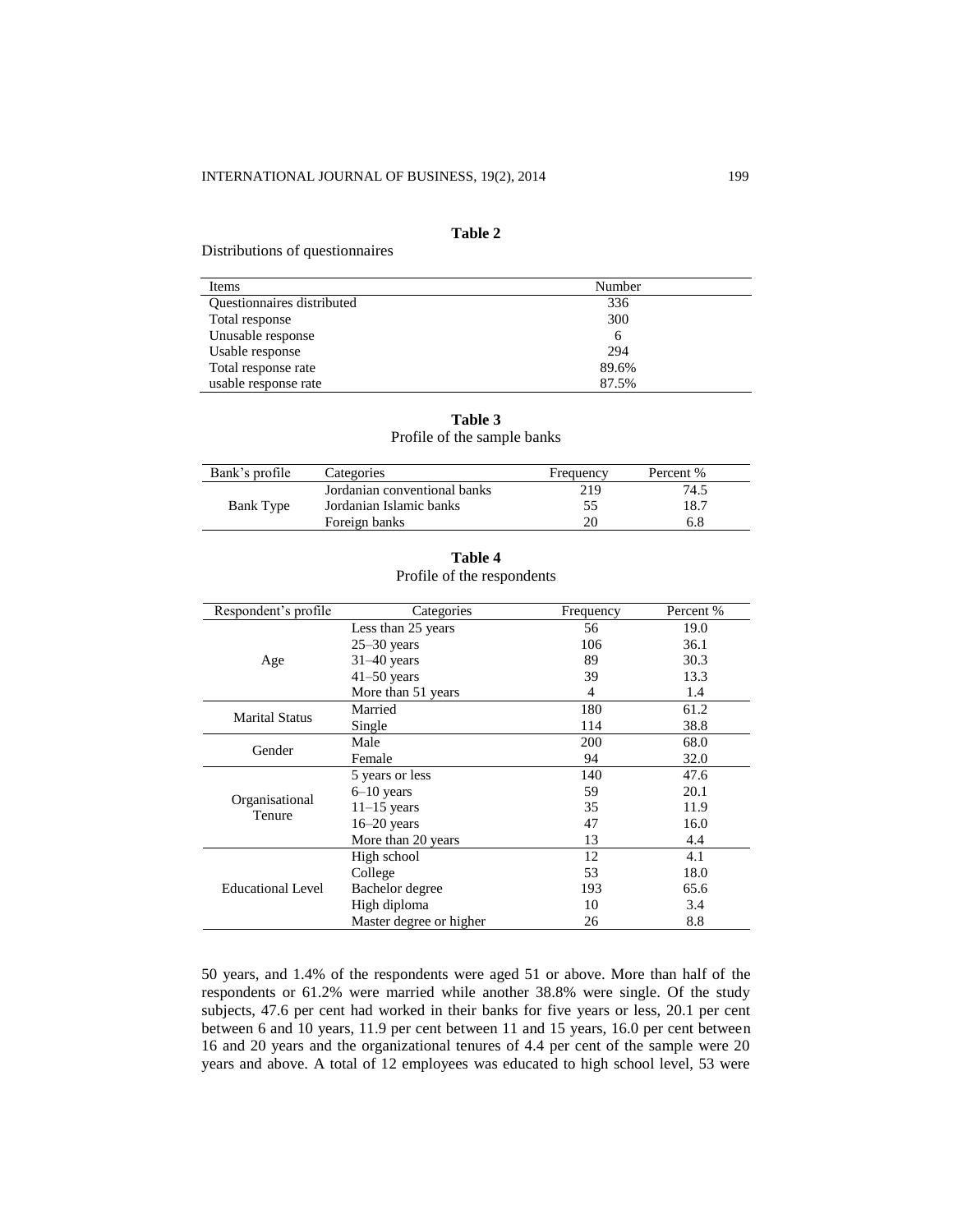found to be college affiliated, 193 were holding a bachelor degree, indeed 10 employees were high diploma, and 26 employees were master degree holders or above.

## **C. Reliability Analysis**

Table 5 provides the values of Cronbach's alpha for all the variables. It appears from the table that the values of Cronbach's alpha range between 0.82 and 0.90 (Nunnally, 1978). These values well exceed the minimum value of 0.70. Thus, it can be concluded that the measures have an acceptable level of reliability.

| Variable                  | Scales | Items Retained | Cronbach alpha |
|---------------------------|--------|----------------|----------------|
| Job engagement            | JE     |                | 0.89           |
| Organisational engagement | ОE     |                | 0.90           |
| Affective commitment      | AC     |                | 0.82           |
| Continuance commitment    | CC     |                | 0.84           |
| Normative commitment      | NС     |                | 0.85           |

**Table 5** Reliability of scales and Cronbach's alpha of study variables

## **D. Means and Standard Deviations of Study Variables**

In this study, the 5–point Likert scale was used to indicate the level of responses to all items (1= Strongly agree to 5 strongly disagree). The mean values of all variables were further categorized into three levels that are low, moderate and high level of responses, Mean values of less than 2.00 was categorized as "low"; mean values between 2.00 and less than 3.50 was categorized as "moderate"; while mean values of 3.5 or higher was categorized as "high" level of responses, whereas standard deviation measures the dispersion of a set of data from its mean. Here, it is noted that the more spread out the data was, the higher the deviation value would be. Standard deviation is calculated as the square root of variance (Sekaran, 2003: 389). Moreover, a t-test and one-way ANOVA were conducted to test if there are any significant differences between the study variables, namely employee engagement and organizational commitment and demographic variables, which are: age, gender, marital status, education level, organisational tenure and bank type.

## **E. Descriptive Statistics of Employee Engagement**

Table 6 manifests the mean and standard deviations for the two employee engagement dimensions. The table reveals that job engagement is higher among frontline employees within the banking sector in Jordan than organizational engagement with (mean= 3.94, std. Deviation=  $0.79744$ ) and (mean =  $3.58$ , std. deviation =  $0.89129$ ) respectively. On average, frontline employees have a high engagement within the banking sector in Jordan (mean= 3.76, std. deviation= 0.844265).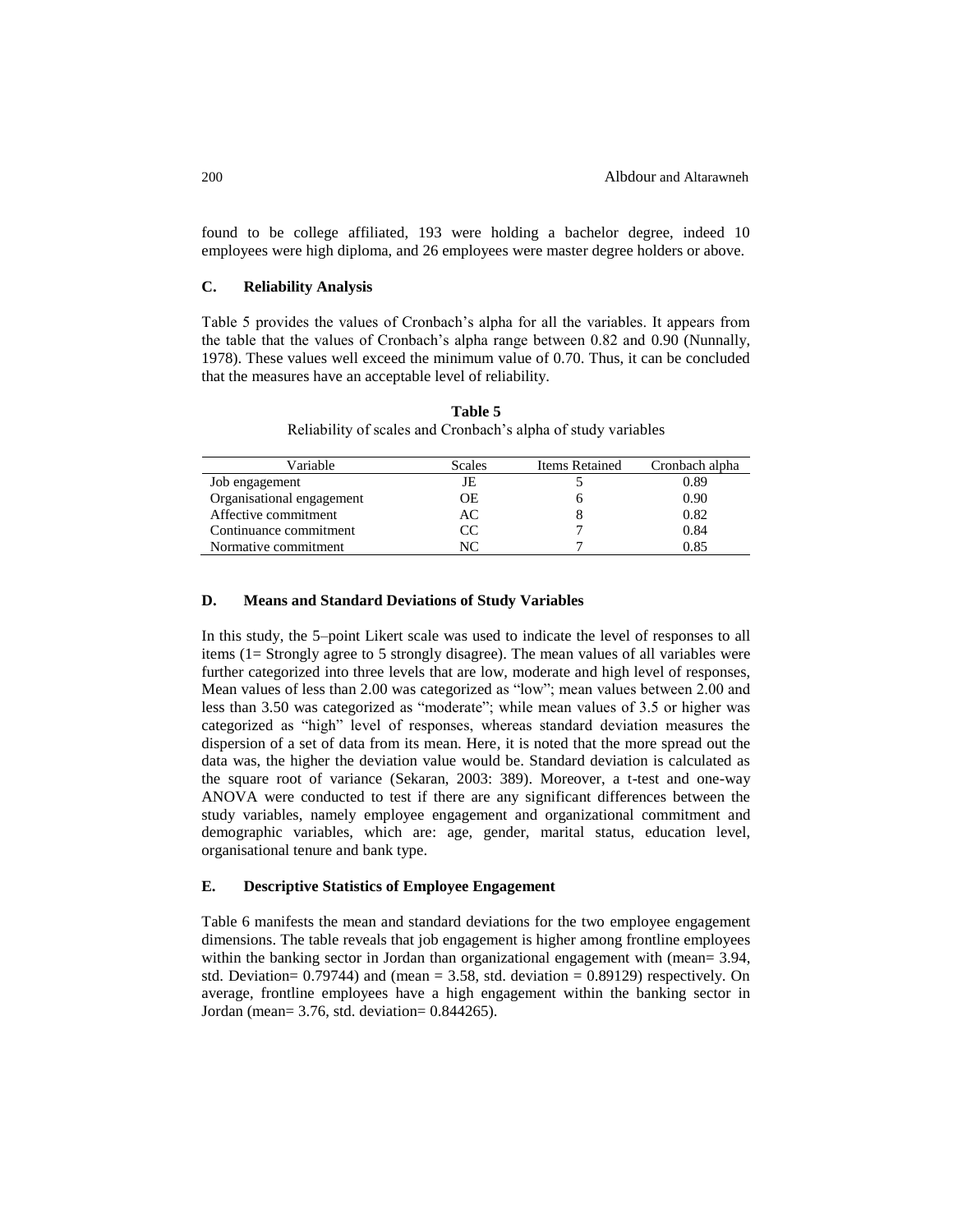| Descriptive statistics of employee engagement |         |                |  |  |  |
|-----------------------------------------------|---------|----------------|--|--|--|
|                                               | Mean    | Std. Deviation |  |  |  |
| Job engagement                                | 3.9429  | .79744         |  |  |  |
| Organisational engagement                     | 3.5810  | .89129         |  |  |  |
| Average                                       | 3.76195 | 0.844265       |  |  |  |

## **Table 6** Descriptive statistics of employee engagement

| וח<br>Ш<br>4<br>ч<br>٠ |  |
|------------------------|--|
|------------------------|--|

t-test on employee engagement by marital status and gender

|               |         |        | JE     |         |        | <b>OE</b> |         |
|---------------|---------|--------|--------|---------|--------|-----------|---------|
|               |         | M      | SD     | t-value | M      | <b>SD</b> | t-value |
| Marital       | Married | .77292 | .05761 | 1.034   | .87273 | .06505    | .729    |
| <b>Status</b> | Single  | .83457 | .07816 |         | .92171 | .08633    |         |
| Gender        | Male    | .75592 | .05345 | 2.472   | .87412 | .06181    | 3.000   |
|               | Female  | .86004 | .08871 |         | .89049 | .09185    |         |

## **Table 8**

One-way ANOVA on employee engagement by bank type, age, organizational tenure and education level

|                |                            |        | JE        |             |        | OE        |             |
|----------------|----------------------------|--------|-----------|-------------|--------|-----------|-------------|
|                |                            | M      | <b>SD</b> | $F/t$ value | М      | <b>SD</b> | $F/t$ value |
| Bank           | Conventional               | 3.9193 | .84182    |             | 3.6115 | .86611    |             |
|                | Islamic                    | 3.9273 | .55693    | 1.300       | 3.3851 | .94940    | 1.986       |
| Type           | Foreign                    | 4.2200 | .85569    |             | 3.7830 | .97784    |             |
|                | $<$ 25 years               | 3.7143 | .83458    |             | 3.5091 | .91403    |             |
|                | $25 - 30$                  | 4.0264 | .80526    |             | 3.6367 | .84031    |             |
| Ages           | $31 - 40$                  | 3.9236 | .79115    | 1.793       | 3.4345 | 1.00261   | 1.727       |
|                | $41 - 50$                  | 4.0872 | .72518    |             | 3.8374 | .68981    |             |
|                | $>51$ years                | 3.9500 | .34157    |             | 3.8725 | .48016    |             |
|                | $<$ 5 years                | 3.8929 | .81476    |             | 3.5892 | .87231    |             |
|                | $6 - 10$                   | 4.0034 | .87454    |             | 3.5849 | .97304    |             |
| Org.<br>Tenure | $11 - 15$                  | 3.8229 | .73207    | .818        | 3.4857 | .96463    | .539        |
|                | $16 - 20$                  | 4.0553 | .72676    |             | 3.5353 | .87054    |             |
|                | $>20$ years                | 4.1231 | .65084    |             | 3.8969 | .56681    |             |
|                | High school                | 4.0000 | .62085    |             | 3.6258 | .70288    |             |
|                | College                    | 3.7434 | .88002    |             | 3.4781 | .91424    |             |
| Ed.<br>Level   | Bachelor<br>degree         | 4.0104 | .77668    | 1.343       | 3.6510 | .87220    | 1.183       |
|                | High diploma               | 3.9400 | .77201    |             | 3.2330 | 1.01248   |             |
|                | Master degree<br>or higher | 3.8231 | .83009    |             | 3.3842 | .99649    |             |

Tables 7 and 8 display the descriptive statistics of employee engagement by demographic profile, the t-test was conducted on employee engagement by gender and marital status while the one-way ANOVA was carried out on employee engagement by bank type, age, organizational tenure and education level. In general, there is no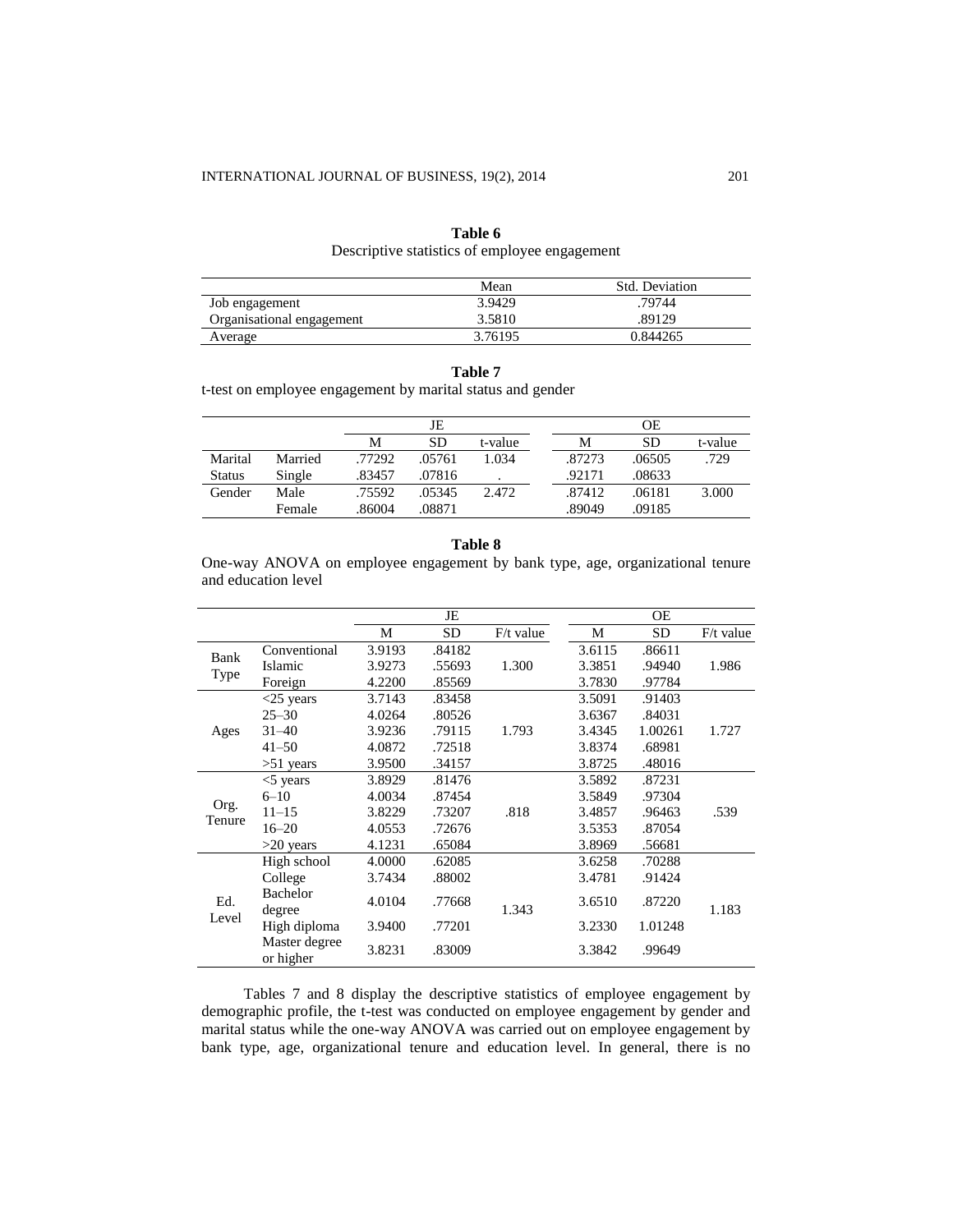significant mean difference on employee engagement across the sample profile (gender, bank type, age, marital status, organizational tenure and education level).

## **F. Descriptive Statistics of Organizational Commitment**

Table 9 shows the mean and standard deviations for the three organizational commitment dimensions under study which are affective commitment, normative commitment and continuance commitment. The table indicates that affective commitment is the highest among frontline employees within the banking sector in Jordan (mean= 3.45, std. Deviation= 0.61398) followed closely by the normative commitment (mean= 3.34, std. deviation= 0.81637). The lowest type of organizational commitment among the employees is continuance commitment (mean= 2.67, std. deviation= 0.82844). On average, frontline employees have the moderate commitment within the banking sector in Jordan (mean= 3.15, std. deviation= 0.75293).

## **Table 9**

Descriptive statistics of OC

| OC dimensions          | Mean   | Std. Deviation |
|------------------------|--------|----------------|
| Affective commitment   | 3.4497 | .61398         |
| Continuance commitment | 2.6702 | .82844         |
| Normative commitment   | 3.3415 | .81637         |
| Average                | 3.1538 | 0.75293        |

**Table 10**

t-test on organizational commitment by marital status and gender

AC CC NC M SD t-value M SD t-value M SD t-value Marital Status Married 3.40 .585 -1.69 2.63 .820 -1.14 3.34 .776 -0.039 Single 3.523 .654 2.74 .841 3.34 .871 Gender Male 3.48 .630 1.150 2.62 .823 -1.66 3.43 .848 2.583<sup>\*</sup> Female 3.39 .578 2.79 .832 3.16 .718

\* significant at 5% level

Tables 10 and 11 display the descriptive statistics of organizational commitment by demographic profile. The t-test was conducted on organizational commitment by gender and marital status, one-way ANOVA on organizational commitment by bank type, age, organizational tenure and education level. The results suggest that there is no significant statistical difference in all the three organizational commitment dimensions across the sample profile (age, marital status, organizational tenure and education level) and there is a significant difference between bank types regarding affective commitment. A close inspection of affective commitment across bank types indicates that affective commitment is higher among employees in foreign banks than conventional and Islamic banks. Moreover, the results in Table 9 reveal a significant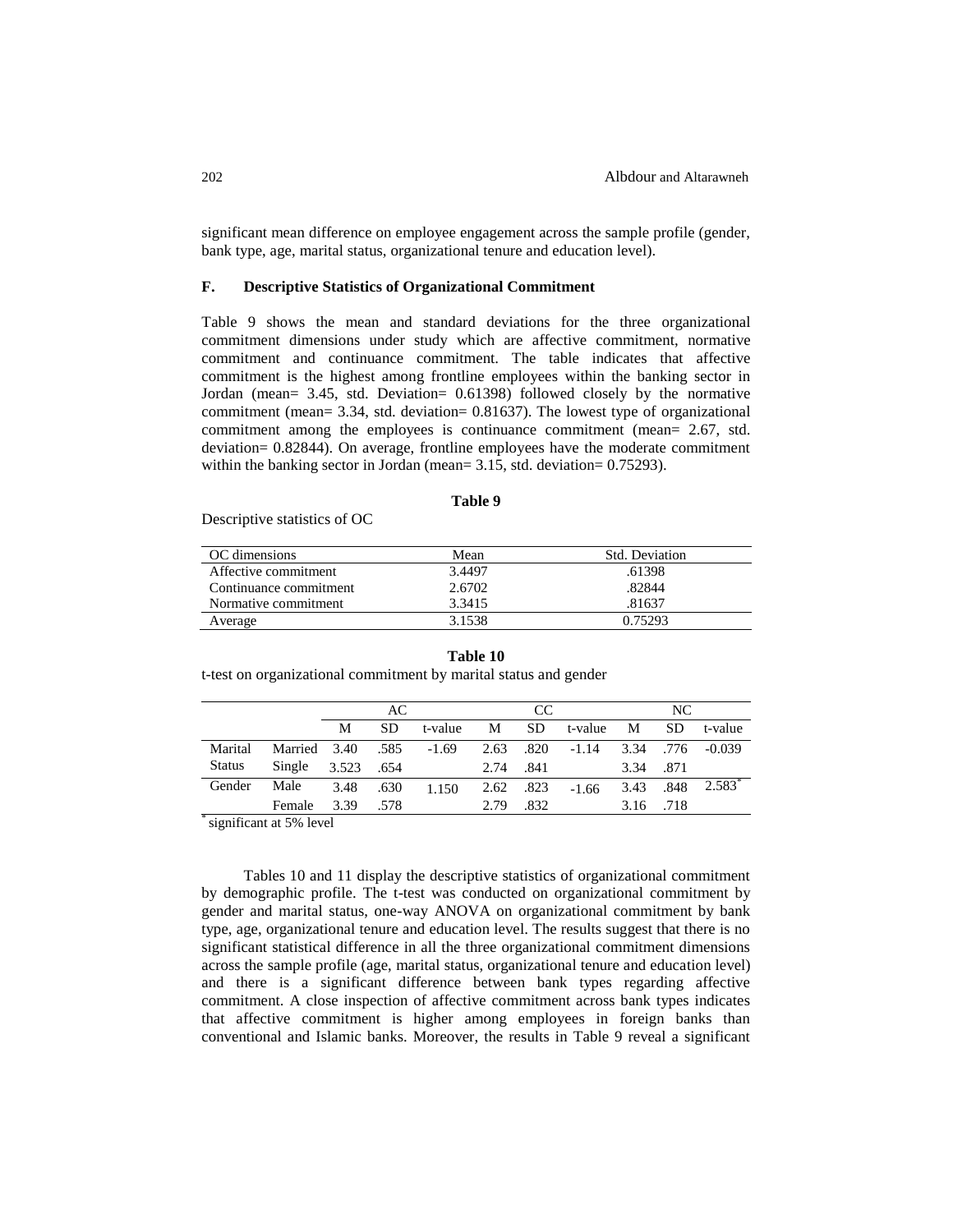difference in the extent of normative commitment according to the participants' gender. Male employees have a higher normative commitment than female employees.

## **G. Correlation Analysis**

Table 12 provides descriptive statistics and correlations for all study variables. As predicted, job engagement was positively related to affective commitment  $(r = .436, p, ...)$ 0.01) and normative commitment  $(r = .532, p, 0.01)$ , and negatively related to continuance commitment ( $r = -0.144$ , p, 0.05), thus, supporting hypotheses H1, H2 and H3. Organizational engagement is similarly positively related to affective commitment  $(r = .456, p, 0.01)$  and normative commitment  $(r = .695, p, 0.01)$ , supporting hypotheses H4 and H6, and negatively related but not significantly correlated to continuance commitment ( $r = -.044$ ,  $p > 0.05$ ), as such failing to support hypothesis HE. All correlations were at the moderate level and none of them is considered high (0, 70 or above). Therefore, multicollinearity does not remain a dire problem in this study.

| Table |  |
|-------|--|
|       |  |

One-way ANOVA on organizational commitment by bank type, age, organizational tenure and education level

|              |                               |       | AC    |                      | <sub>CC</sub> |       |             | NC    |       |             |
|--------------|-------------------------------|-------|-------|----------------------|---------------|-------|-------------|-------|-------|-------------|
|              |                               | М     | SD    | $F/t$ value          | М             | SD    | $F/t$ value | М     | SD    | $F/t$ value |
| Bank         | Conventional 3.492            |       | .6131 |                      | 2.672         | .8321 |             | 3.381 | .7955 |             |
| Type         | Islamic                       | 3.247 | .5754 | $3.821$ <sup>*</sup> | 2.715         | .7541 | .374        | 3.140 | .8672 | 2.163       |
|              | Foreign                       | 3.546 | .6404 |                      | 2.528         | .9981 |             | 3.460 | .8537 |             |
|              | $<$ 25 years                  | 3.393 | .6541 |                      | 2.811         | .8460 |             | 3.200 | .8000 |             |
|              | $25 - 30$                     | 3.544 | .6476 |                      | 2.647         | .8887 |             | 3.395 | .7820 |             |
| Ages         | $31 - 40$                     | 3.364 | .6044 | 1.215                | 2.638         | .7680 | .603        | 3.266 | .8371 | 1.465       |
|              | $41 - 50$                     | 3.461 | .4584 |                      | 2.588         | .7928 |             | 3.533 | .8588 |             |
|              | $>51$ years                   | 3.563 | .5543 |                      | 2.858         | .6716 |             | 3.700 | .8756 |             |
|              | $<$ 5 years                   | 3.459 | .6328 |                      | 2.756         | .8467 |             | 3.264 | .8016 |             |
|              | $6 - 10$                      | 3.487 | .7732 |                      | 2.548         | .8143 |             | 3.514 | .8247 |             |
| Org.         | $11 - 15$                     | 3.406 | .4346 | .230                 | 2.706         | .8022 | .935        | 3.391 | .7789 | 1.013       |
| Tenure       | $16 - 20$                     | 3.442 | .4967 |                      | 2.575         | .8175 |             | 3.326 | .8378 |             |
|              | $>20$ years                   | 3.330 | .4074 |                      | 2.551         | .8053 |             | 3.323 | .9532 |             |
|              | High school                   | 3.595 | .6442 |                      | 2.633         | .8055 |             | 3.075 | 1.133 |             |
|              | College                       | 3.347 | .5532 |                      | 2.798         | .8038 |             | 3.109 | .8729 |             |
| Ed.<br>Level | Bachelor<br>degree            | 3.482 | .6408 | 1.219                | 2.632         | .8470 | .521        | 3.442 | .7695 | 2.314       |
|              | High<br>diploma               | 3.164 | .6032 |                      | 2.572         | .8810 |             | 3.280 | .8613 |             |
|              | Master<br>degree or<br>higher | 3.459 | .4914 |                      | 2.753         | .7530 |             | 3.219 | .7777 |             |

\* significant at 5% level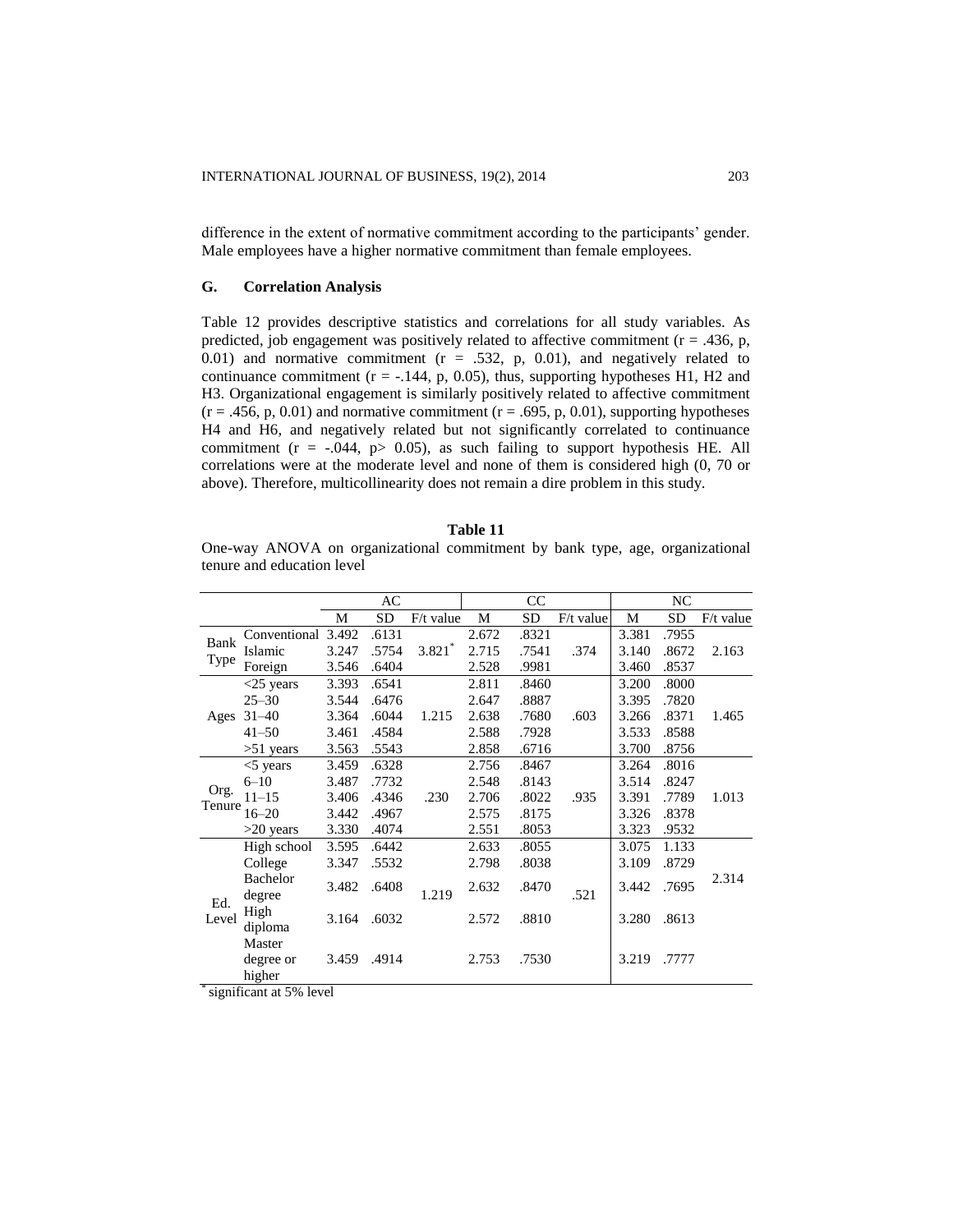|           | <b>Descriptive Statistics</b> |                                                                          | Correlations         |             |           |         |    |  |  |
|-----------|-------------------------------|--------------------------------------------------------------------------|----------------------|-------------|-----------|---------|----|--|--|
|           | Mean                          | Std. Dev                                                                 | JE                   | <b>OE</b>   | AC        | CC      | NC |  |  |
| JE        | 3.9429                        | .79744                                                                   |                      |             |           |         |    |  |  |
| <b>OE</b> | 3.5810                        | .89129                                                                   | $.525***$            |             |           |         |    |  |  |
| AC        | 3.4497                        | .61398                                                                   | $.436***$            | $.456^{**}$ |           |         |    |  |  |
| CC        | 2.6702                        | .82844                                                                   | $-.144$ <sup>*</sup> | $-.044$     | $-.041$   |         |    |  |  |
| NC.       | 3.3415                        | .81637<br>$^{18}$ Court continue is similar to the 0.01 level (2 to 1-1) | $.532**$             | $.695***$   | $.468***$ | $-.045$ |    |  |  |

## Table 12 Descriptive statistics and correlation between variables

. Correlation is significant at the  $0.01$  level (2-tailed).

\*. Correlation is significant at the 0.05 level (2-tailed).

Note: JE (job engagement), OE (organisational engagement), AC (affective commitment), CC (continuance commitment), NC (normative commitment

## **H. Multiple Regression Analysis − The Relationship between Employee Engagement and Organizational Commitment**

The main hypothesis predicted that the employee engagement dimensions are positively related to affective commitment and normative commitment and negatively related to continuance commitment. A two-step regression analysis was performed for each dependent variable, entering the controls in the first step and the employee engagement dimensions in the second. The first regression analysis was carried out to determine the relationship between the two dimensions of employee engagement and affective commitment. The results of the regression analysis for affective commitment are provided in Table 13. The R square value indicated that 29.3% of variance in affective commitment can be explained by the controls and the two dimensions of employee engagement ( $\mathbb{R}^2 = 0.293$ ; F=23.787; p<0.01). The regression results in Table 13 also showed that job engagement ( $\beta = 0.290$ , p< .01) and OE ( $\beta = 0.305$ , p< .01) are significant determinants for affective commitment. This supports hypotheses H1 and H4. Based on the beta values, OE (β = 0.305) seemed to have the strongest effect on affective commitment followed by job engagement (β = 0.290, p < .01).

The second regression analysis was run to determine the relationship between the two dimensions of employee engagement and continuance commitment. The results of the regression analyses for continuance commitment are summarized in Table 14. Table 14 revealed that the two dimensions of employee engagement and the control variables can collectively explain 3.1% of the variance found in continuance commitment  $(R^2 = 0.031; F = 1.840; p > 0.01)$ . A closer look at the individual variables show that job engagement has negative and significant association with continuance commitment with ( $\beta$  = -0.162, p< .05). This result provided support for hypothesis H2. Contrary to expectation, there was no significant relationship between organizational engagement and continuance commitment ( $\beta$  = 0.062, p> .05). Consequently, hypothesis H5 was not supported.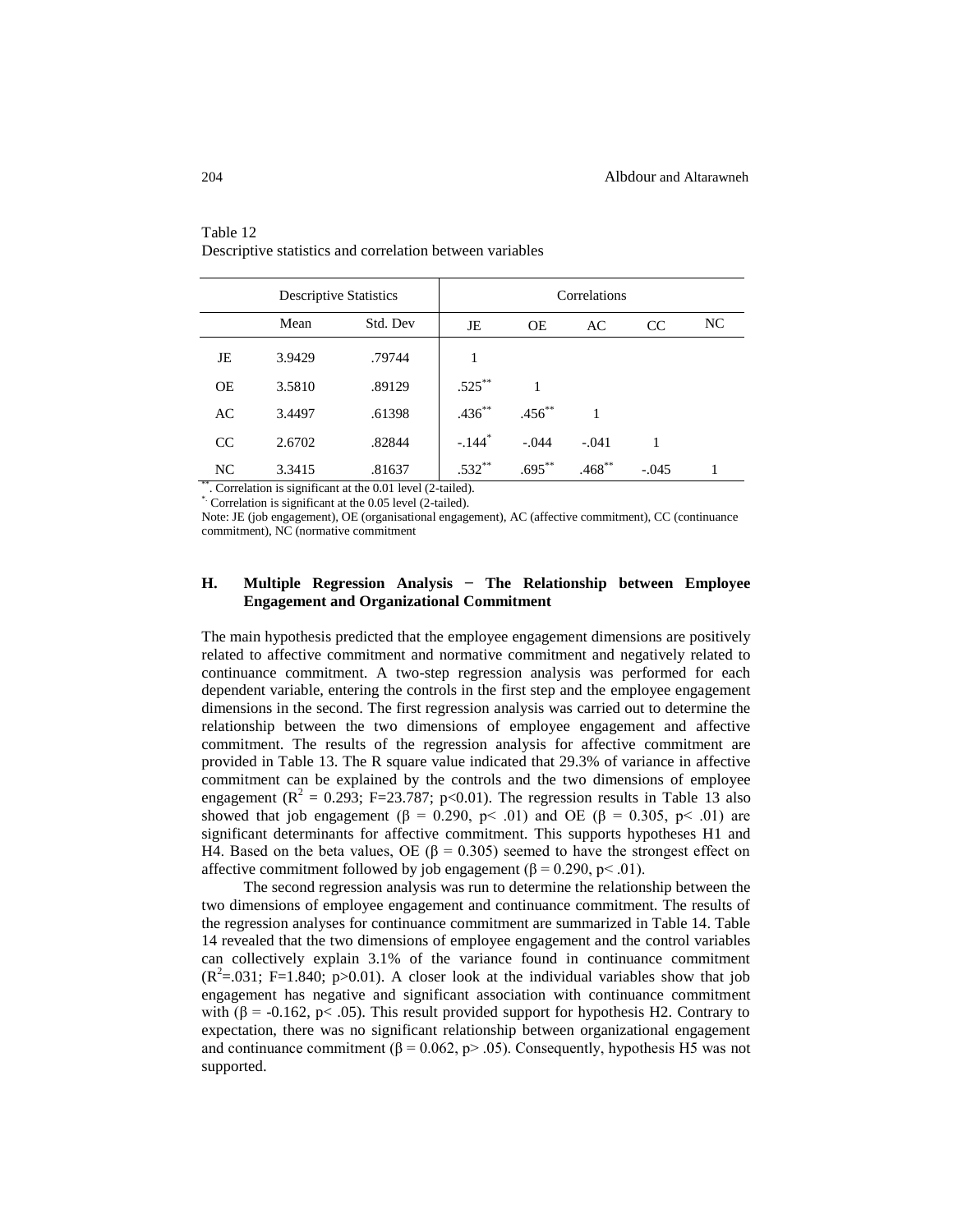i. l,

j.

 $\overline{\mathcal{L}}$ 

i.

| Variable                    |          | Step 1  |      |      |           | Step 2  | Remark |      |           |
|-----------------------------|----------|---------|------|------|-----------|---------|--------|------|-----------|
|                             | Beta     | t-test  | Sig  | VIF  | Beta      | t-test  | Sig    | VIF  |           |
| Step 1: Control -V          |          |         |      |      |           |         |        |      |           |
| Con_Bank                    | $-.031$  | $-.316$ | .752 | 2.94 | .042      | .496    | .621   | 2.97 |           |
| Islam Bank                  | $-.20^*$ | $-2.05$ | .041 | 2.96 | $-.094$   | $-1.09$ | .275   | 3.09 |           |
| Gender                      | $-.100$  | $-1.71$ | .088 | 1.03 | .000      | $-.002$ | .999   | 1.07 |           |
| Step 2: Employee Engagement |          |         |      |      |           |         |        |      |           |
| JE                          |          |         |      |      | $.290***$ | 4.955   | .000   | 1.39 | Supported |
| OE                          |          |         |      |      | $.305***$ | 5.150   | .000   | 1.42 | Supported |
| $R^2$                       | .036     |         |      |      | .293      |         |        |      |           |
| Adjusted $R^2$              | .026     |         |      |      | .281      |         |        |      |           |
| F Value                     | 3.647    |         |      |      | 23.787    |         |        |      |           |
| Sig. F                      | .013     |         |      |      | .000      |         |        |      |           |

**Table 13** MRA: The relationship between employee engagement and affective commitment

Note: Con\_bank (conventional bank) Islam\_bank (Islamic bank), JE (job engagement), OE (organisational engagement), \* p<0.05, \*\* p<0.01

**Table 14** MRA: The relationship between employee engagement and continuance commitment

| Variable                    |       | Step 1 |      |      |                      | Step 2  | Remark |      |               |
|-----------------------------|-------|--------|------|------|----------------------|---------|--------|------|---------------|
|                             | Beta  | t-test | Sig  | VIF  | Beta                 | t-test  | Sig    | VIF  |               |
| Step 1: Control -V          |       |        |      |      |                      |         |        |      |               |
| Con Bank                    | .045  | .453   | .651 | 2.94 | .023                 | .232    | .817   | 2.97 |               |
| Islam Bank                  | .079  | .790   | .430 | 2.96 | .064                 | .641    | .522   | 3.01 |               |
| Gender                      | .103  | 1.745  | .082 | 1.03 | .091                 | 1.524   | .129   | 1.07 |               |
| Step 2: Employee Engagement |       |        |      |      |                      |         |        |      |               |
| JE                          |       |        |      |      | $-.162$ <sup>*</sup> | $-2.36$ | .019   | 1.40 | Supported     |
| <b>OE</b>                   |       |        |      |      | .062                 | .892    | .373   | 1.43 | Not Supported |
| $R^2$                       | .012  |        |      |      | .031                 |         |        |      |               |
| Adjusted $R^2$              | .002  |        |      |      | .014                 |         |        |      |               |
| F Value                     | 1.157 |        |      |      | 1.840                |         |        |      |               |
| Sig. F                      | .327  |        |      |      | .105                 |         |        |      |               |

Note: Con\_bank (conventional bank) Islam\_bank (Islamic bank), JE (job engagement), OE (organisational engagement), \* p<0.05, \*\* p<0.01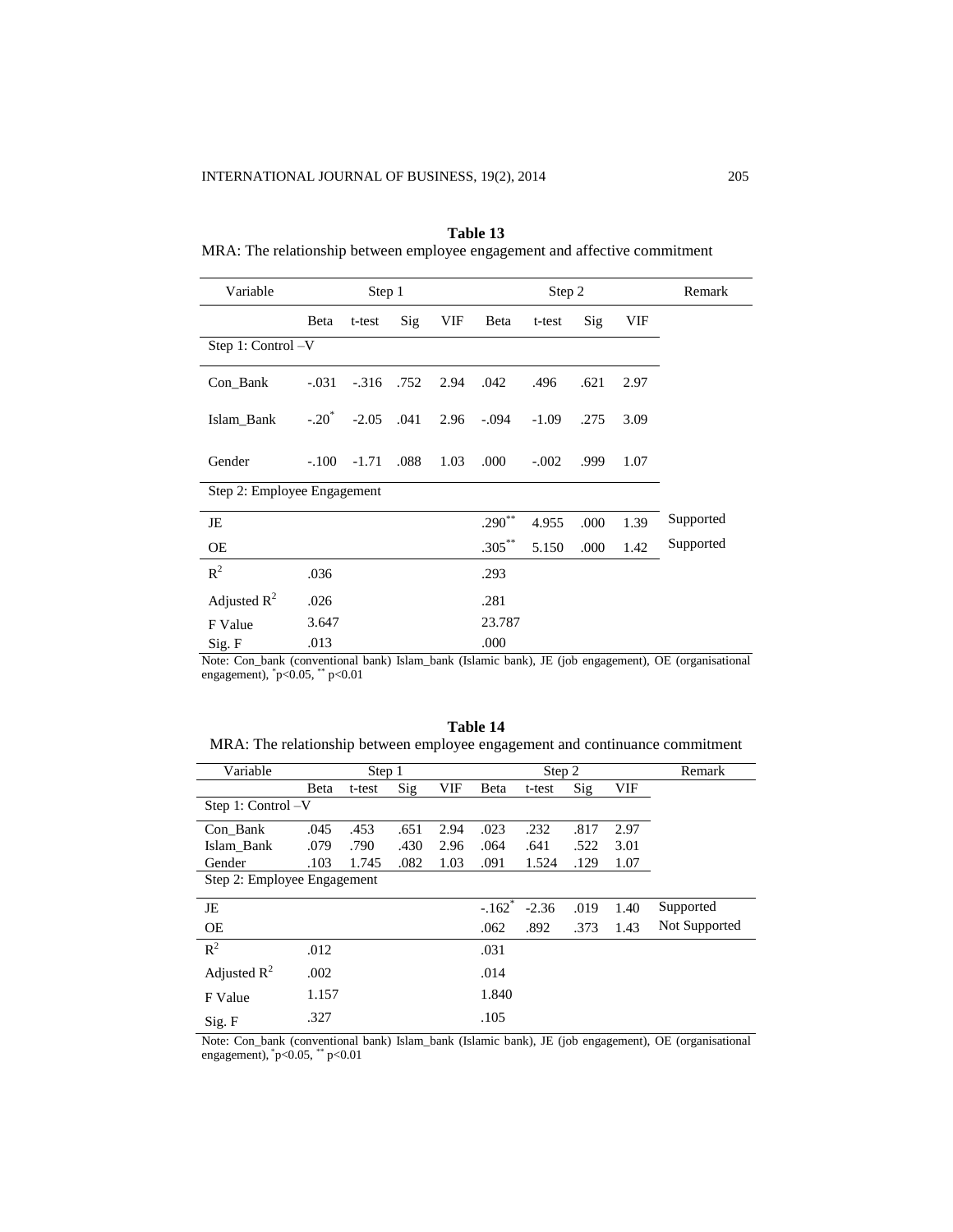The third regression analysis was performed to determine the relationship between the two dimensions of employee engagement and normative commitment. The results of the regression analyses for normative commitment are provided in Table 15. The R square value indicated that 58% of variance in normative commitment can be explained by the controls and the two dimensions of employee engagement ( $\mathbb{R}^2 = 0.585$ ;  $F=80.229$ ;  $p<0.01$ ). The regression results in Table 15 also showed that job engagement  $(β = 0.221, p < .01)$  and organizational engagement  $(β = 0.602, p < .01)$  are significant determinants for normative commitment. This supports hypotheses H3 and H6. Based on the beta values, OE ( $\beta$  = 0.608) seemed to have the strongest effect on normative commitment, followed by job engagement ( $\beta$  = 0.221). Therefore, it can be concluded that the main hypothesis is partially supported.

**Table 15** MRA: The relationship between employee engagement and normative commitment

| Variable                    | Step 1  |                                                   |      |                      | Step 2  |         |      |                      | Remark    |
|-----------------------------|---------|---------------------------------------------------|------|----------------------|---------|---------|------|----------------------|-----------|
|                             | Beta    | t-test                                            | Sig  | VIF                  | Beta    | t-test  | Sig  | <b>VIF</b>           |           |
| Step 1: Control -V          |         |                                                   |      |                      |         |         |      |                      |           |
| Con_Bank                    | $-.036$ | $-.362$                                           | .718 | 2.93                 | .049    | .744    | .457 | 2.96                 |           |
| Islam Bank                  | $-.199$ | $-2.022$                                          | .044 | 2.95                 | $-.042$ | $-.633$ | .527 | 3.00                 |           |
| Gender                      | $-.20*$ | $-3.489$                                          | .001 | 1.03                 | $-.056$ | $-1.41$ | .160 | 1.07                 |           |
| Step 2: Employee Engagement |         |                                                   |      |                      |         |         |      |                      |           |
| JE                          |         |                                                   |      |                      | $.211*$ | 4.589   | .000 | 1.44                 | Supported |
| <b>OE</b>                   |         |                                                   |      |                      | $.608*$ | 13.15   | .000 | 1.47                 | Supported |
| $R^2$                       | .059    |                                                   |      |                      | .585    |         |      |                      |           |
| Adjusted $R^2$              | .049    |                                                   |      |                      | .578    |         |      |                      |           |
| F Value                     | 6.013   |                                                   |      |                      | 80.229  |         |      |                      |           |
| Sig. F                      | .001    | $\bullet$ $\bullet$ $\bullet$ $\bullet$<br>$\sim$ |      | $\sim$ $\sim$ $\sim$ | .000    |         |      | $\sim$ $\sim$ $\sim$ |           |

Note: Con\_bank (conventional bank) Islam\_bank (Islamic bank), JE (job engagement), OE (organisational engagement), \* p<0.05, \*\* p<0.01

#### **I. Discussions**

The purpose of this study was to investigate the impact of employee engagement on organisational commitment in emerging economies, focusing specifically on the frontline employees within the banking sector in Jordan. By so doing, we sought to extend the current body of knowledge on the association between employee engagement and organisational commitment in emerging economies. The main research question deals with the influence of the two dimensions of employee engagement, that is, job engagement and organizational engagement, on the three dimensions of organizational commitment (affective commitment, continuance commitment, and normative commitment). The influence of employee engagement on affective commitment, continuance commitment and normative commitment will be discussed separately. The results of this study show that the impact of employee engagement on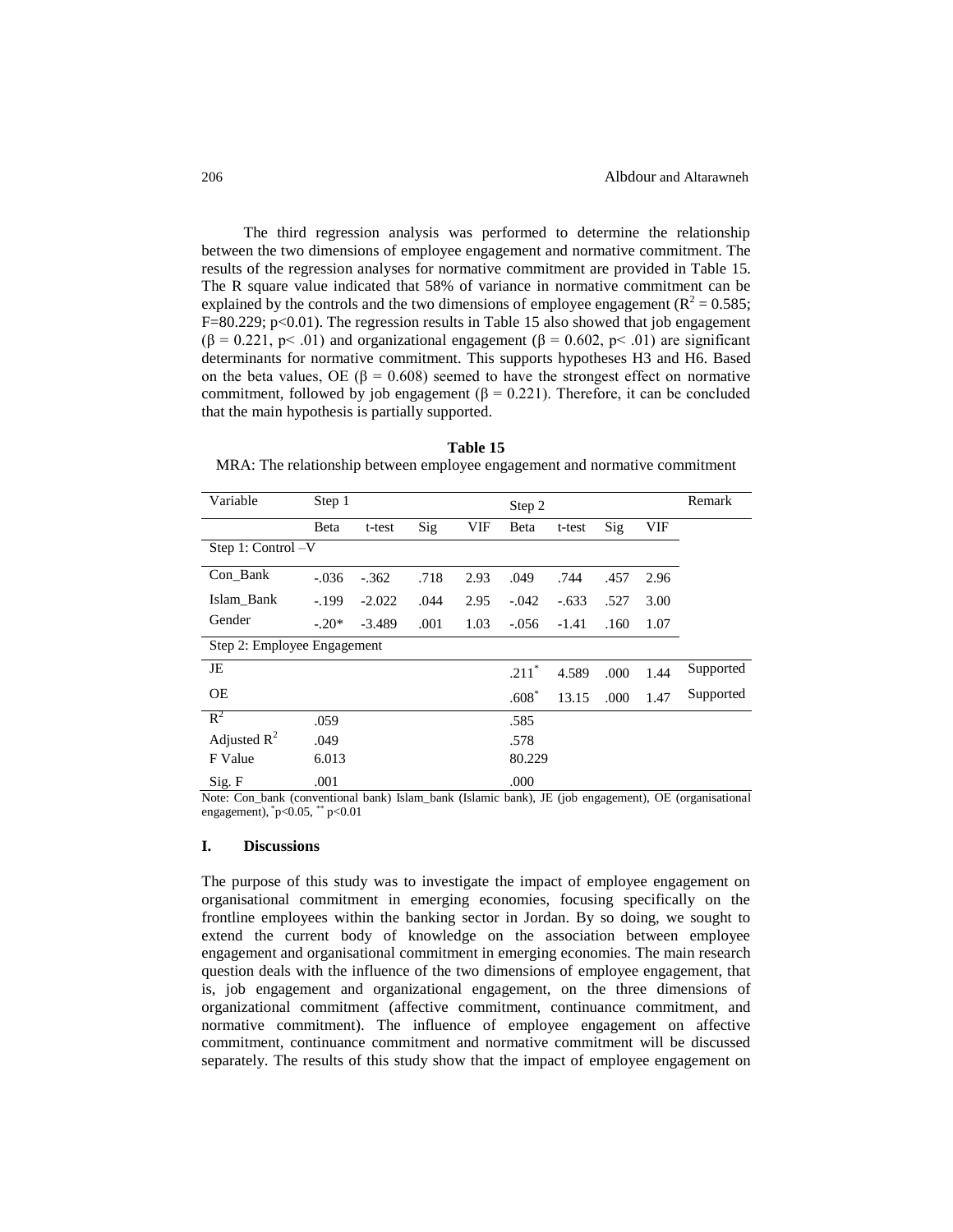normative commitment was stronger than on the impact of affective commitment and continuance commitment. This means that employee engagement could predict employees' normative commitment greater than the prediction by affective commitment and continuance commitment.

## **J. Employee Engagement and Affective Commitment**

The regression analysis reveals that affective commitment can be predicted by job engagement. This study is similar to previous studies where work engagement was found to be an important determinant of affective commitment (Hakanen et al., 2006; Llorens et al., 2006; Saks, 2006). This result suggests that a higher job engagement will result in a higher affective commitment. A plausible explanation for this result is that the employee who has a positive and fulfilling work-related state of mind (Schaufeli and Bakker, 2004) is likely to report positive attitudes towards working in the bank and exhibit greater affective commitment. The results of this study also indicate that organizational commitment has a positive and significant relationship with affective commitment. These results suggest that employees who reported higher levels of organizational engagement will also report greater affective commitment. The possible justification for this result would be that the confirmation that engagement is an individual-level construct, and any positive business results would have to impact individual-level outcomes first (Saks, 2006). Therefore, when employees hold a positive attitude and attachment towards their organization, they show high levels of affective commitment. The finding of the study lends further credence to the fact that engaged employees are more likely to have a greater attachment to their organization (Schaufeli and Bakker, 2004).

## **K. Employee Engagement and Continuance Commitment**

The results of the study show a significant and negative relationship between job engagement and continuance commitment. Conversely, when employees' job engagement increases, their continuance commitment decreases and vice versa. This may be due to the fact that employees who show a high level of energy and psychological resilience when performing their jobs (Bakker and Demerouti, 2008) would more likely report low level of continuance commitment. Contrary to what was hypothesized about organizational engagement as having a negative association with continuance commitment, a positive and non-significant association between these two variables was obtained instead. Separately, the findings also indicate that organizational engagement does not explain the continuance commitment. This might be explained by the fact that continuance commitment refers to "awareness of the costs associated with leaving the organization" (Meyer and Allen, 1991, p. 67). Allen and Meyer (1990) found that the two significant variables affecting the level of continuance commitment are the availability of alternatives and the costs related to leaving the organization, such as forgoing day care benefits and abandoning the home. Conversely, Saks, (2006) defended organizational engagement as the extent at which an individual is psychologically present as a member of an organization. Kahn (1990) argued that engagement or disengagement at organization could be affected by three psychological conditions, in particular meaningfulness, safety, and availability. Hence, an employee's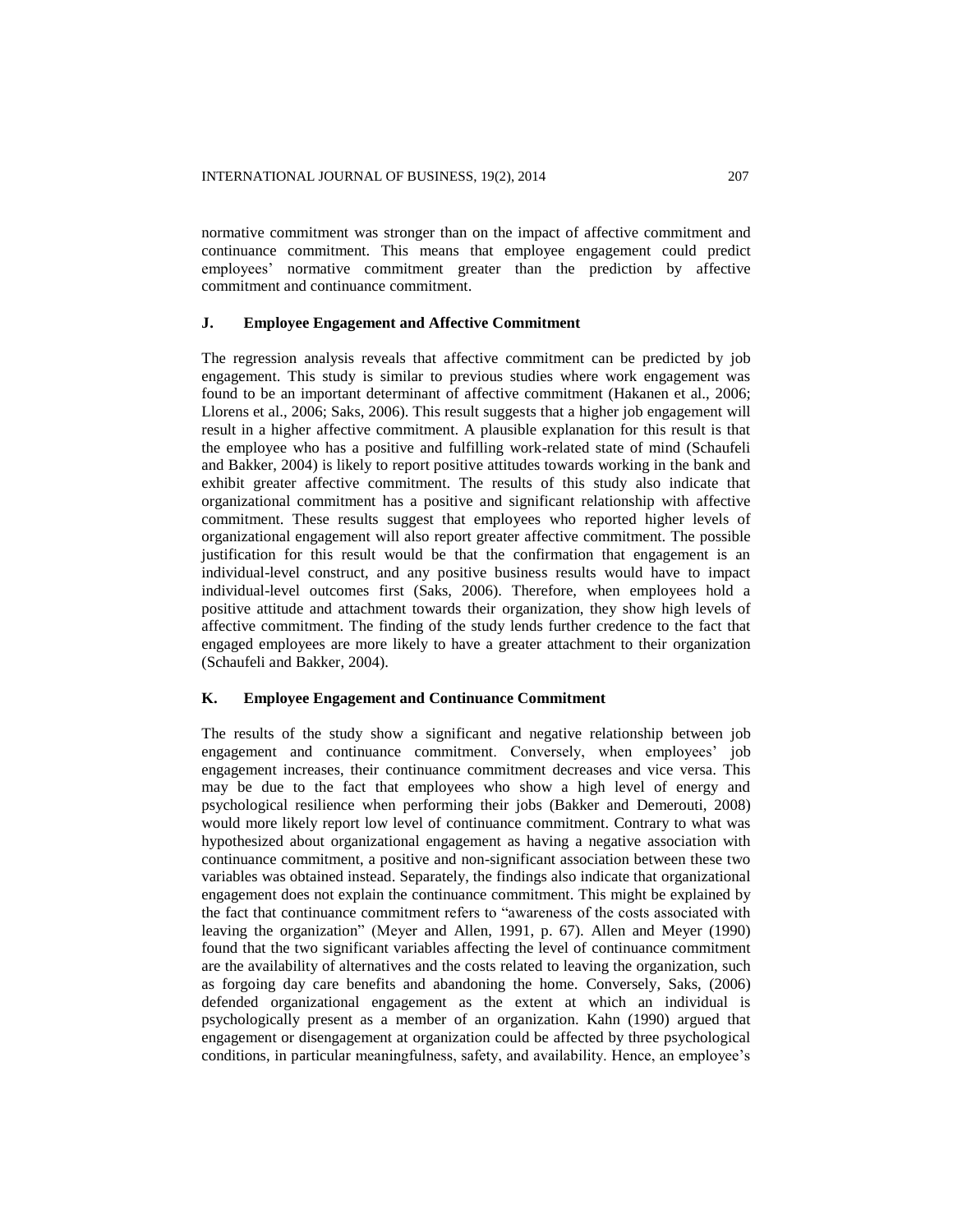decision to stay on the bank depends on the economic factors rather than psychological conditions. Therefore, frontline employees may perceive economic factors such as salary, benefits, job opportunities elsewhere, or even convenient location, familiarity with people are more important than psychological conditions in their decision to stay or leave the bank. However, more research is required to shed light on the unexpected result that organizational engagement does not relate negatively to continuance commitment.

## **L. Employee Engagement and Normative Commitment**

The results of this study indicate that job engagement has a strong relationship with the normative commitment. Hence, the Jordanian bank employees, who have high levels of job engagement, will be likely to have high degrees of normative commitment. A likely explanation of this finding is that employees who are physically, cognitively, and emotionally involved in role performance would feel obliged to remain in the organization. This result is similar to that of Saks (2006) who found employees with higher job engagement are more possible to have higher level of confidence and a high quality relationship with their employers. This is accompanied by a show of employees' positive attitudes expressed in the form of greater normative commitment. Moreover, the results of this study show that organizational engagement has a positive relationship with the normative commitment. This result means that employees who have a high organizational engagement will be higher on normative commitment. The strong correlation observed between organizational engagement and normative commitment is likely due to the fact that organizational engagement is the extent to which an individual is psychologically present as a member of an organization (Saks, 2006). Therefore, when employees feel exhilarated and captivated as a member of the bank, they may report high normative commitment. Another possible explanation could be that any exchange between two parties requires two transactions, where something has to be given and in return something has to be obtained in return (Blau, 1964). Thus, when employees report high organizational engagement, they may feel obliged to respond to the bank with a greater normative commitment. This finding is consistent with Robinson et al.'s (2004) finding that argues that engagement is a two way relationship between employee and organization.

### **M. Implications**

This study has added to knowledge by examining the relationship between employee engagement and organizational commitment SET (Blau, 1964) theories that pursuant to receiving economic and socio emotional resources from the organization, the employees would respond with a positive attitude and behavior. This study has provided empirical evidence to support the theory, when it shows that employees feeling more engaged in their job and organization would report high levels of affective commitment and normative commitment. These results are in line with that of Robinson et al. (2004) who described the engagement as a two-way relationship between the employer and employee. Second, the representation of employee engagement by two dimensions (job engagement and organizational engagement) can be considered as a major contribution. Previous studies focused mainly on work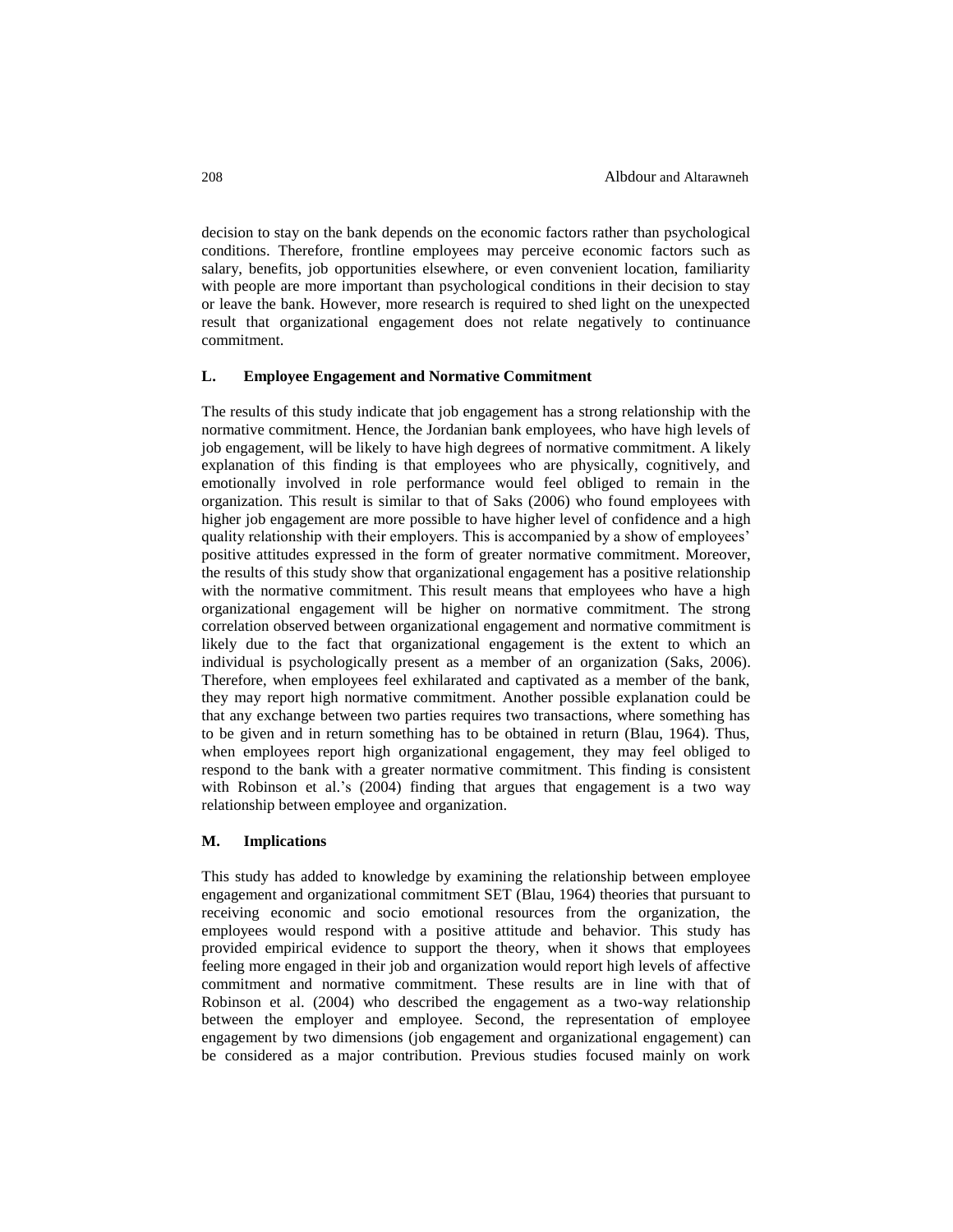engagement (e.g., Brown and Leigh, 1996; Demerouti et al., 2001; Hakanen et al., 2006; Llorens et al., 2006; Richardsen et al., 2006), whereas only one study has distinguished job engagement from organizational engagement (Saks, 2006). The result of the present study has provided empirical evidence to support the distinct constructs of job engagement and organizational engagement by Saks (2006). Third, several studies (e.g., Brown and Leigh, 1996; Demerouti et al., 2001; Hakanen et al., 2006; Llorens et al., 2006; Maslach et al., 2001; Richardsen et al., 2006; Saks, 2006) in western developed economies have indicated that there is a positive relationship between employee engagement and affective commitment, but none has looked at the impact of the two dimensions of employee engagement on the two other components of organizational commitment (continuance commitment and normative commitment). This study contributes to the employee engagement literatures by studying the relationship between the two measurements of employee engagement and the three measurements of organizational commitment. The empirical results of this study have revealed that the two measurements of employee engagement are positively and significantly related to the two measurements of organizational commitment namely affective commitment and normative commitment, but are not significantly related to continuance commitment.

## **N. Limitations and Future Research**

Although this research has made several contributions to the knowledge, it has several limitations as follow. The first limitation of this research is related to its research design. This study was based on a cross-sectional design, which measures the variables at a single point in time. Therefore, any changes in the variables under study over time including employee engagement and organizational commitment were not covered in the study. Hence, the relationships between employee engagement and organizational commitment can be interpreted only as associations rather than causal relationships. The second limitation is the generalization of the results. Since the sample was selected based on a nonprobability sampling method, quota, and convenience sampling, the sample may not be totally representative of the population. In addition, the study has excluded individuals outside the banking sector and also outside the boundaries of Jordan. Hence, the generalizability of the results is restricted. Future research could be conducted to address the limitations outlined above. First, this study only concentrated on frontline employees within the banking sector in Jordan. Future research could extend the investigation to different sectors and countries to obtain a wider generalization of the study. In-depth interviews with employees would be helpful, especially because employee engagement and organizational commitment may vary according sectors and countries. Future studies can also be tailored to investigate the effects of employee engagement and organizational commitment, using multiple respondents in a given organization. Future research could also reexamine the conceptual model used in this study with a larger sample size so that the outcomes can be generalized to a larger population. For the purpose of causality, it would be interesting to replicate this study in a longitudinal design, so that it could be determined if employee engagement and organizational commitment are conditions and relationships that are likely to be sustained. Another future direction is to investigate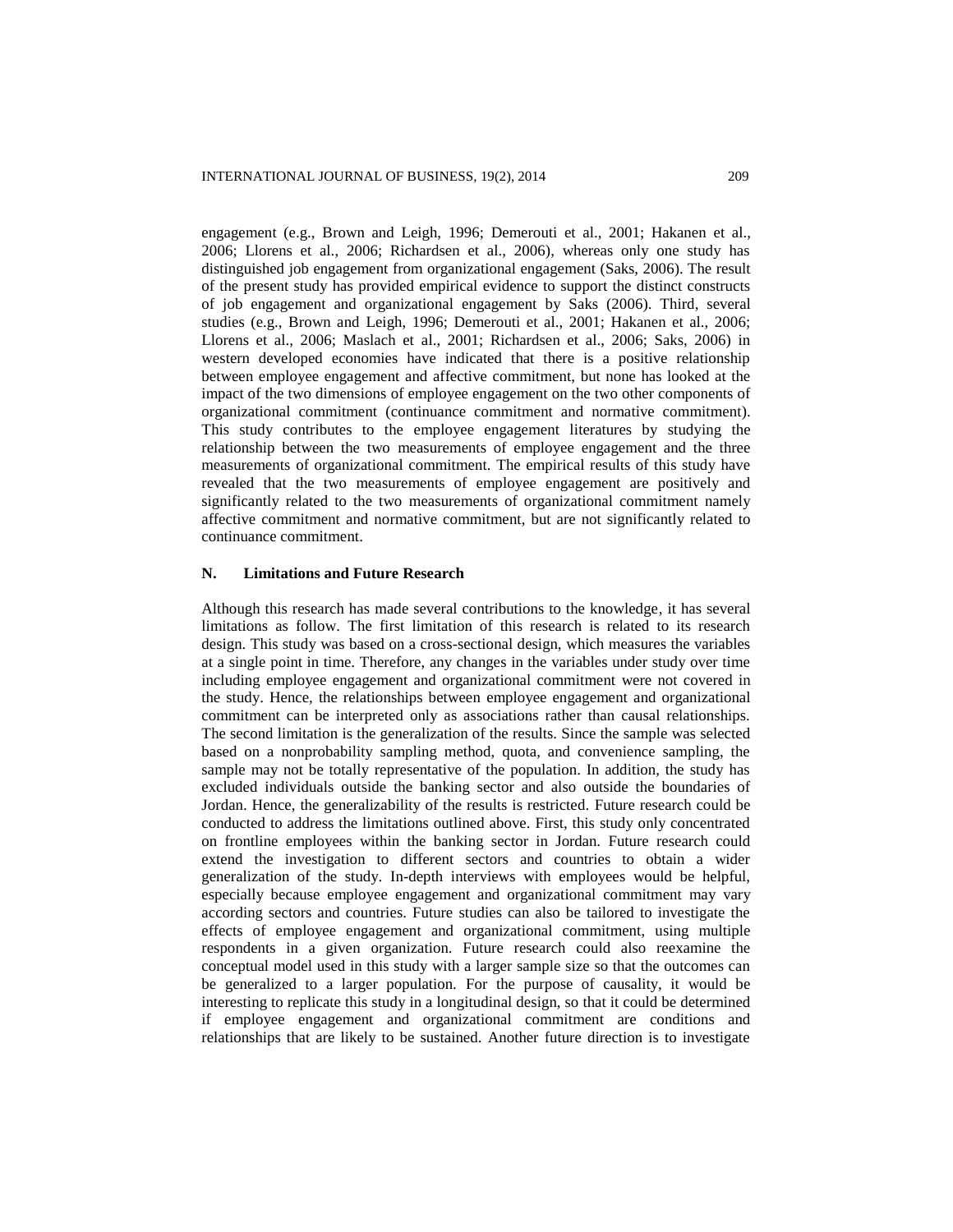other factors that might influence the level of employee engagement and organizational commitment towards banks, such as trust and perceived organisational support.

#### **REFERENCES**

- Allen, N.J., and J.P., Meyer, 1990, "The Measurement and Antecedents of Affective, Continuance and Normative Commitment to the Organization," *Journal of Occupational Psychology*, 63, 1-18.
- Simpson, R.M., 2009, "Engagement at Work: A Review of the Literature," *International Journal of Nursing Studies*, 46, 1012–1024.
- Andrew, C.O., and S. Sofian, 2012, "Individual Factors and Work Outcomes of Employee," *Proceedings - Social and Behavioral Sciences*, 40, 498-508.
- Albdour, A.A., I. Altarawneh, 2012, "Corporate Social Responsibility and Employee Engagement in Jordan," *International Journal of Business and Management IJBM,* 7-16.
- Bakker, A.B., and E. Demerouti, 2008, "Towards a Model of Work Engagement," *Career Development International*, 13, 209-223.
- Baumruk, R., 2004, "The Missing Link: The Role of Employee Engagement in Business Success," *Workspan*, 47, 48-52.
- Bergman, M., 2006, "The Relationship between Affective and Normative Commitment: Review and Research Agenda," *Journal of Organizational Behavior*, 27(5), 645– 663.
- Blau, P.M., 1964, *Exchange and Power in Social Life*. NY: John Wiley and Sons.
- Boles, J.S., M.W. Johnston, and J.F. Hair, Jr., 1997, "Role Stress, Work-family Conflict and Emotional Exhaustion: Inter-relationships and Effects on Some Work-related Consequences," Journal of Personal Selling & Sales Management, 17(1), 17-28.
- Brown, S.P., and T.W., Leigh, 1996, "A Lew look at Psychological Climate and Its Relationship to Job Involvement, Effort, and Performance," *Journal of Applied Psychology*, 81, 358-368.
- Buckingham, M., and C., Coffman, 1999, *First, Break All the Rules: What the World's Greatest Manager Do Differently*. New York, NY: Simon and Shuster.
- Coffman, C., and G., Gonzalez-Molina, 2002, *Follow this Path: How the World's Greatest Organizations Drive Growth By Unleashing Human Potential*. New York, NY: Warner Books, Inc.
- Demerouti, E., A.B. Bakker, F. Nachreiner, and W.B. Schaufeli, 2001, "The Job Demands-resources Model of Burnout," *Journal of Applied Psychology*, 86, 499- 512.
- Gonzalez-Roma, V., W.B. Schaufeli, A.B. Bakker, and S. Lloret, 2006, "Burnout and Work Engagement: Independent Factors or Opposite Poles?" Journal of Vocational Behavior, 68, 165–174.
- Hakanen J., A.B. Bakker, and W.B. Schaufeli, 2006, "Burnout and Work Engagement among Teachers," *Journal of School Psychology*, 43 495–513.
- Hakanen, J., W.B. Schaufeli, and K. Ahola, 2008, "The Job Demands-Resources Model: A Three Year Cross-lagged Study of Burnout, Depression, Commitment, and Work Engagement," *Work and Stress*, 22, 224-241.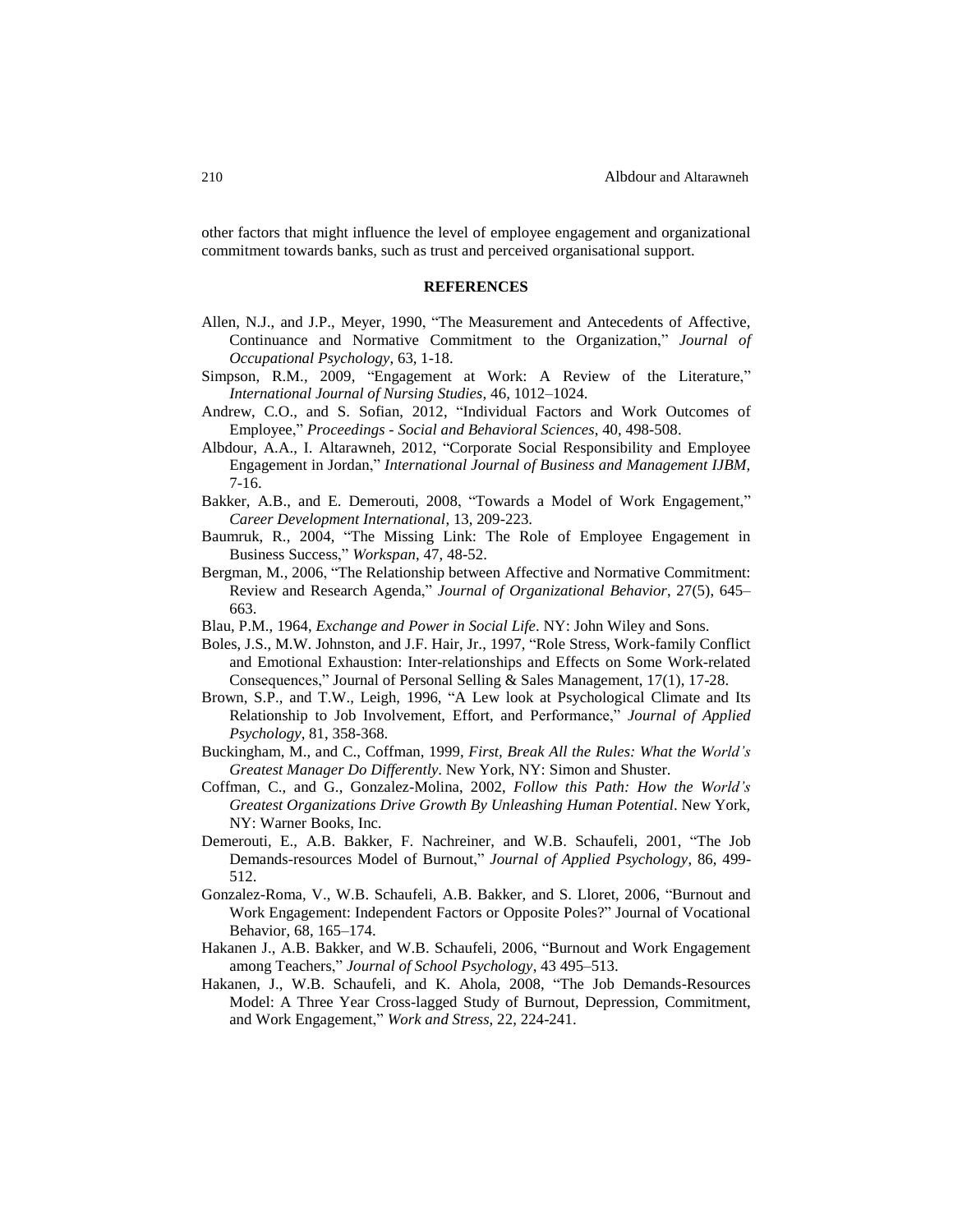- Harter, J.K., F.L. Schmidt, and T.L. Hayes, 2002, "Business-unit-level Relationship between Employee Satisfaction, Employee Engagement, and Business Outcomes: A Meta-analysis," *Journal of Applied Psychology*, 87(2), 268.
- Kahn, W.A., 1990, "Psychological Conditions of Personal Engagement and Disengagement at work," *Academy of Management Journal*, 33, 692-724.
- Llorens, S., A.B. Bakker, W.B. Schaufeli, and M., Salanova, 2006, "Testing the Robustness of The Job Demands-resources Model," *International Journal of Stress Management*, 13, 378-391.
- Maslach, C., W.B. Schaufelli, and M.P. Leiter, 2001, "Job Burnout," *Annual Review of Psychology*, 52, 397-422.
- Mathieu, J.E., and D.M. Zajac, 1990, "A Review and Meta-analysis of the Antecedents, Correlates, and Consequences of Organizational Commitment," *Psychological Bulletin*, 108, 171-194.
- Meyer, J.P., and N.J. Allen, 1991, "A Three-component Conceptualization of Organizational Commitment," *Human Resource Management Review*, 1, 61-89.
- Meyer, J.P., D.J. Stanley, L. Herscovitch, and L. Topolnytsky, 2002, "Affective, Continuance and Normative Commitment to The Organization: A Meta- analysis of Antecedent, Correlates, and Consequences," *Journal of Vocational Behavior*, 61, 20-52.
- Mowday, R.T., L.W. Porter, and R.M. Steers, 1982, *Employee-Organization Linkages: The Psychology of Commitment, Absenteeism and Turnover*. San Diego, CA: Academic Press.
- Nunnally, J., 1978, *Psychometric Theory*, 2<sup>nd</sup> Ed. New York: McGraw Hill.
- Richardsen, A.M., R.J. Burke, and M. Martinussen, 2006, "Work and Health Outcomes among Police Officers: The Mediating Role of Police Cynicism and Engagement," *International Journal of Stress Management*, 13, 555-574.
- Richman, A., 2006, "Everyone Wants an Engaged Workforce How Can You Create It?" *Workspan*, 49, 36-9.
- Robinson, D., S. Perryman, and S. Hayday, 2004, *The Drivers of Employee Engagement*. Institute for Employment Studies, Brighton.
- Roscoe, J.T., 1975, *Fundamental Research Statistics for the Behavioral Sciences*, 2nd edition. New York: Holt Rinehart & Winston.
- Rust, R.T., G.L. Stewart, H. Miller, and D., Pielack, 1996, "The Satisfaction and Retention of Frontline Employees: A Customer Satisfaction Measurement Approach," *International Journal of Service Industry Management,* 7(5), 62–80.
- Saks, A.M., 2006, "Antecedents and Consequences of Employee Engagement," *Journal of Managerial Psychology*, 21(7), 600-19.
- Schaufeli, W.B., and M. Salanova, 2007, "Work Engagement: An Emerging Psychological Concept and Its Implications for Organizations," in S.W. Gilliland, D.D. Steiner, and D.P. Skarlicki (Eds.), *Research in Social Issues in Management: Managing Social and Ethical Issues in Organizations*. Vol. 5, Greenwich, CT: Information Age Publishers.
- Schaufeli, W.B., and A.B. Bakker, 2004, "Job Demands, Job Resources and Their Relationship with Burnout and Engagement: A Multi-sample Study," *Journal of Organizational Behavior*, 25, 293-315.
- Sekaran, U., 2000, *Research Methods for Business*. New York: John Wiley & Sons.